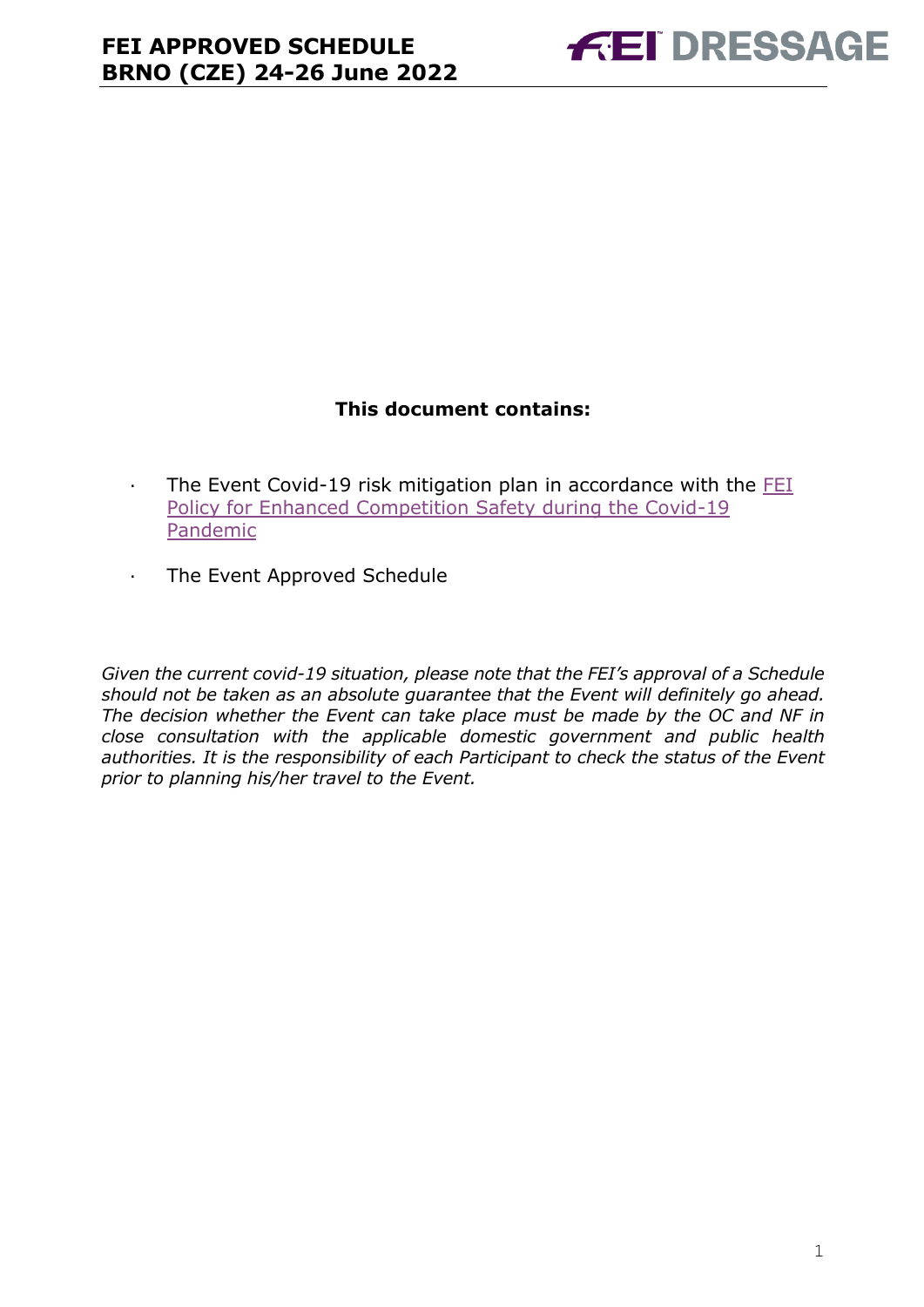#### **MITIGATION PLAN COVID-19 SAFETY REGULATIONS**

All official requirements under the current Czech Act on Epidemics and the pertinent regulations in force at the time of the competition must be observed by all those attending.

In accordance with the local law and policies, no specific measures apply at the event in relation with Covid-19".

Wash your hands regularly

Keep enough distance (2 meters)

Limit your physical social contacts (avoid shaking hands, kissing, hugging etc.)

People who feel ill or show signs and symptoms of illness must contact a doctor in charge immediately.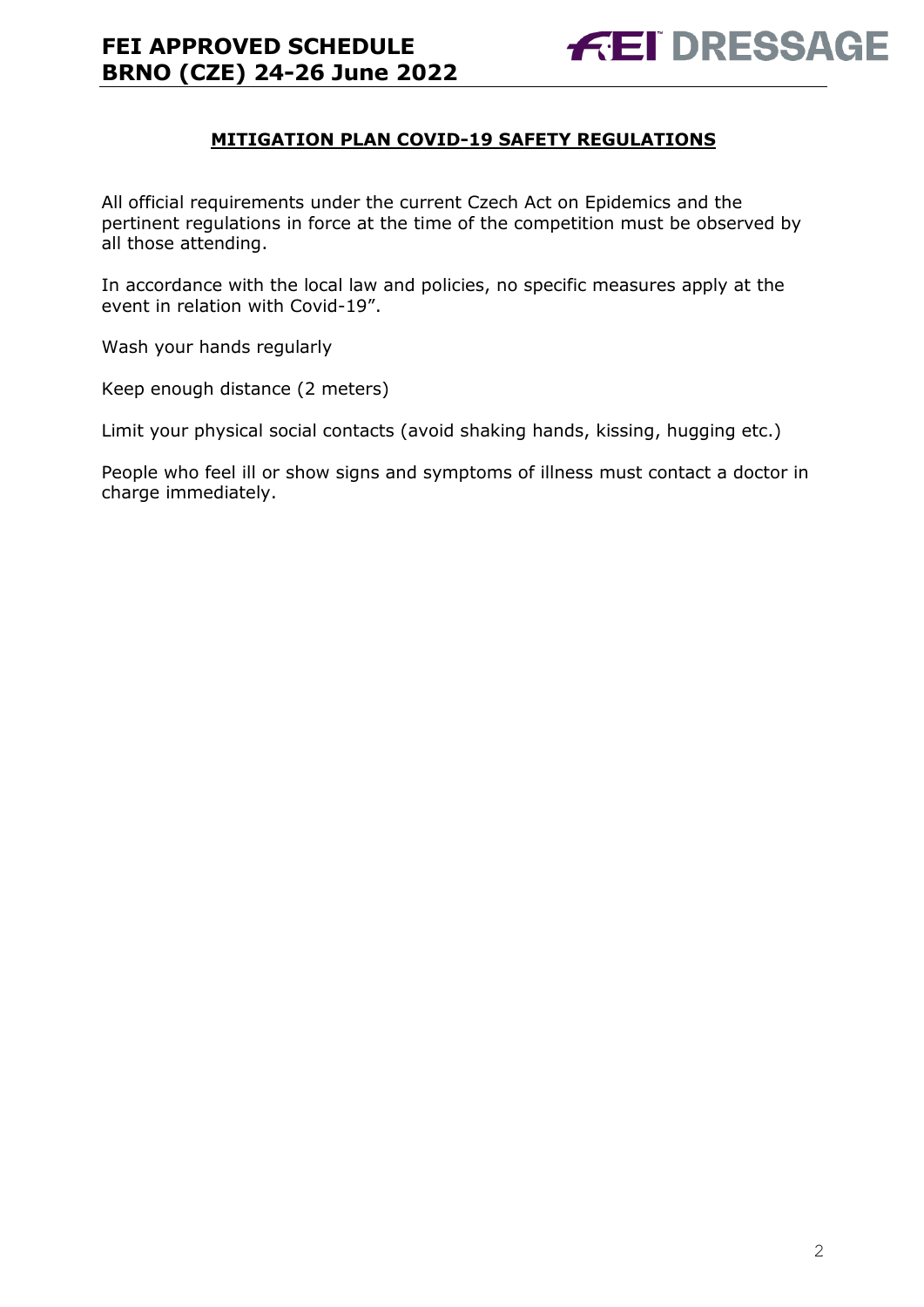## **I. DENOMINATION OF EVENT**



## <span id="page-2-0"></span>**II. GENERAL CONDITIONS**

- FEI Statutes, 24<sup>th</sup> edition, effective 17 November 2021.
- FEI General Regulations, 24<sup>th</sup> edition, 1<sup>st</sup> January 2020, updates effective 1<sup>st</sup> January 2022.
- FEI Veterinary Regulations,  $14<sup>th</sup>$  edition, effective  $1<sup>st</sup>$  January 2018, updates effective 1<sup>st</sup> January 2022.
- **- FEI Dressage Rules (25 th edition, effective 1st January 2014, including updates 1 st January 2022) and if applicable the FEI Dressage World CupTM Rules 2021/2022 and 2022/2023 and FEI Dressage Nations CupTM Rules 2022.**
- Equine Anti-Doping and Controlled Medication Regulations (EADCMR), 3rd Edition, effective 1<sup>st</sup> January 2021.
- FEI Anti-Doping Rules for Human Athletes (ADRHA), based upon the 2021 WADA Code, effective 1<sup>st</sup> January 2021.
- The FEI Policy for Enhanced Competition Safety during the Covid-19 Pandemic, effective as of 1 July 2020 and until further notice.
- Given the current Covid-19 situation, please note that the FEI's approval of a Schedule should not be taken as an absolute guarantee that the Event will definitely go ahead. The decision whether the Event can take place must be made by the OC and NF in close consultation with the applicable domestic government and public health authorities. It is the responsibility of each Participant to check the status of the Event prior to planning their travel to the Event.
- All subsequent published revisions, the provisions of which will take precedence.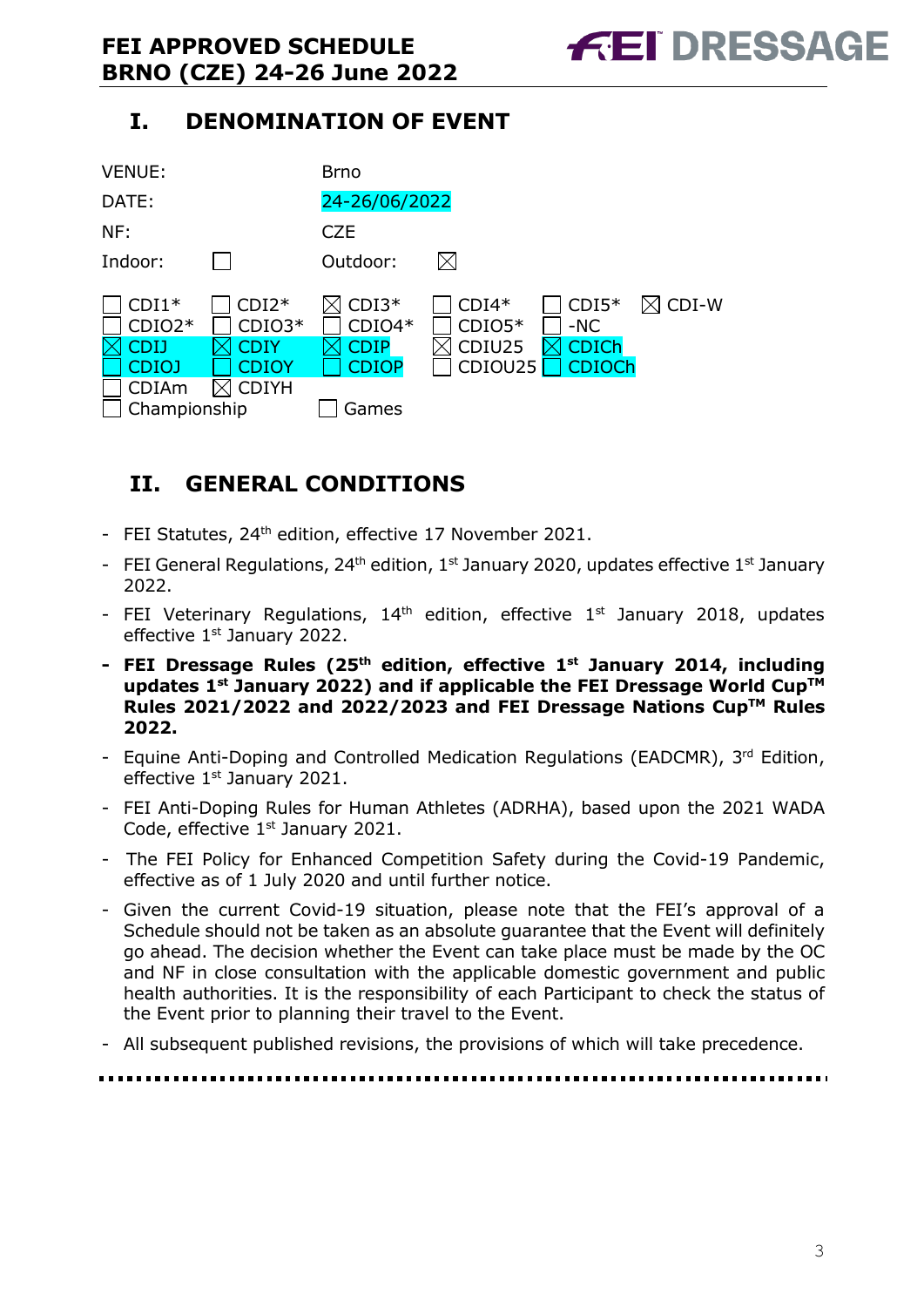

Approved by the FEI, Lausanne, on 25/04/2022. Updated 25/05/2022 Covid-19. Updated 30/05/2022. Updated 08/06/2022.

 $\bar{\kappa}$ 20

Bettina De Rham. FEI Dressage Director.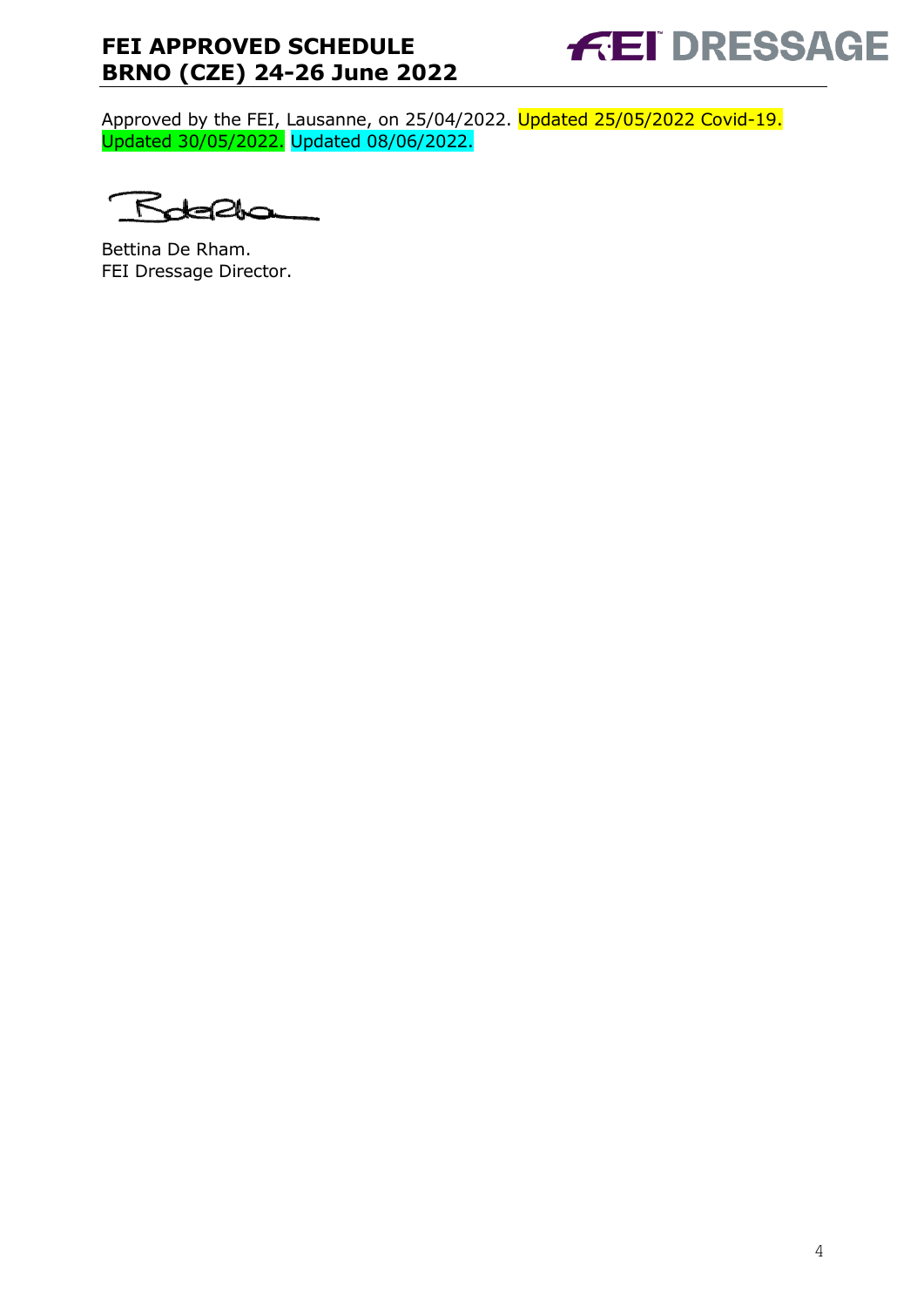## **TABLE OF CONTENTS**

| I.                   |                                                                                                                   |
|----------------------|-------------------------------------------------------------------------------------------------------------------|
| <b>II.</b>           |                                                                                                                   |
|                      | III. THE FEI CODE OF CONDUCT FOR THE WELFARE OF THE HORSE 7                                                       |
| 1.<br>2.             | 3.                                                                                                                |
|                      |                                                                                                                   |
|                      |                                                                                                                   |
| 1.<br>2.<br>3.<br>4. | ADDITIONAL FEES/CHARGES BY ORGANISING COMMITTEE:  12<br>DEGREE OF DIFFICULTY - FLOORPLAN GRAND PRIX FREESTYLE  13 |
|                      |                                                                                                                   |
| IX.                  |                                                                                                                   |
| 2.                   |                                                                                                                   |
| XI.                  | LOGISTICAL/ADMINISTRATIVE/TECHNICAL INFORMATION27                                                                 |
| 1.<br>2.<br>3.       |                                                                                                                   |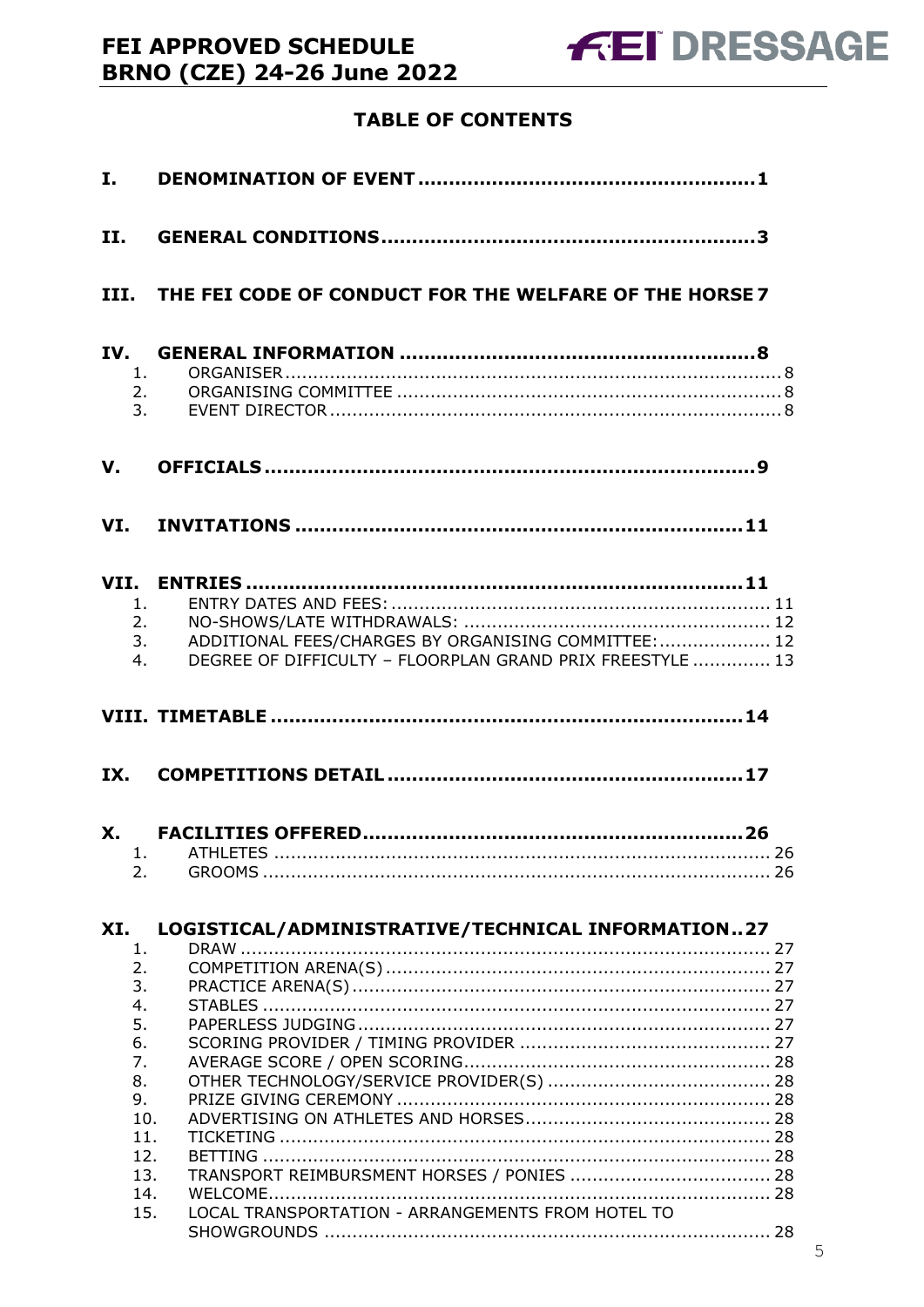| 16. ENTRY RIGHT TO SHOWGROUNDS/ACCREDITED PERSONS  29 |  |
|-------------------------------------------------------|--|
|                                                       |  |

| 2.                                                                     |  |
|------------------------------------------------------------------------|--|
|                                                                        |  |
| 4.                                                                     |  |
|                                                                        |  |
|                                                                        |  |
| $\overline{7}$ .<br>VENUE ARRIVAL INFORMATION & FITNESS TO COMPETE  31 |  |
| EQUINE ANTI-DOPING AND CONTROLLED MEDICATION PROGRAMME                 |  |
|                                                                        |  |
|                                                                        |  |

#### **XIII. HUMAN ANTI-DOPING [............................................................33](#page-32-0)**

|    | 1. THE FEI POLICY FOR ENHANCED COMPETITION SAFETY DURING THE |  |
|----|--------------------------------------------------------------|--|
|    |                                                              |  |
| 2. |                                                              |  |
| 3. |                                                              |  |
| 4. |                                                              |  |
| 5. |                                                              |  |
|    | 6. ADDITIONAL INFORMATION FROM THE ORGANISER  36             |  |
|    |                                                              |  |

| XV. |  |
|-----|--|
|     |  |
|     |  |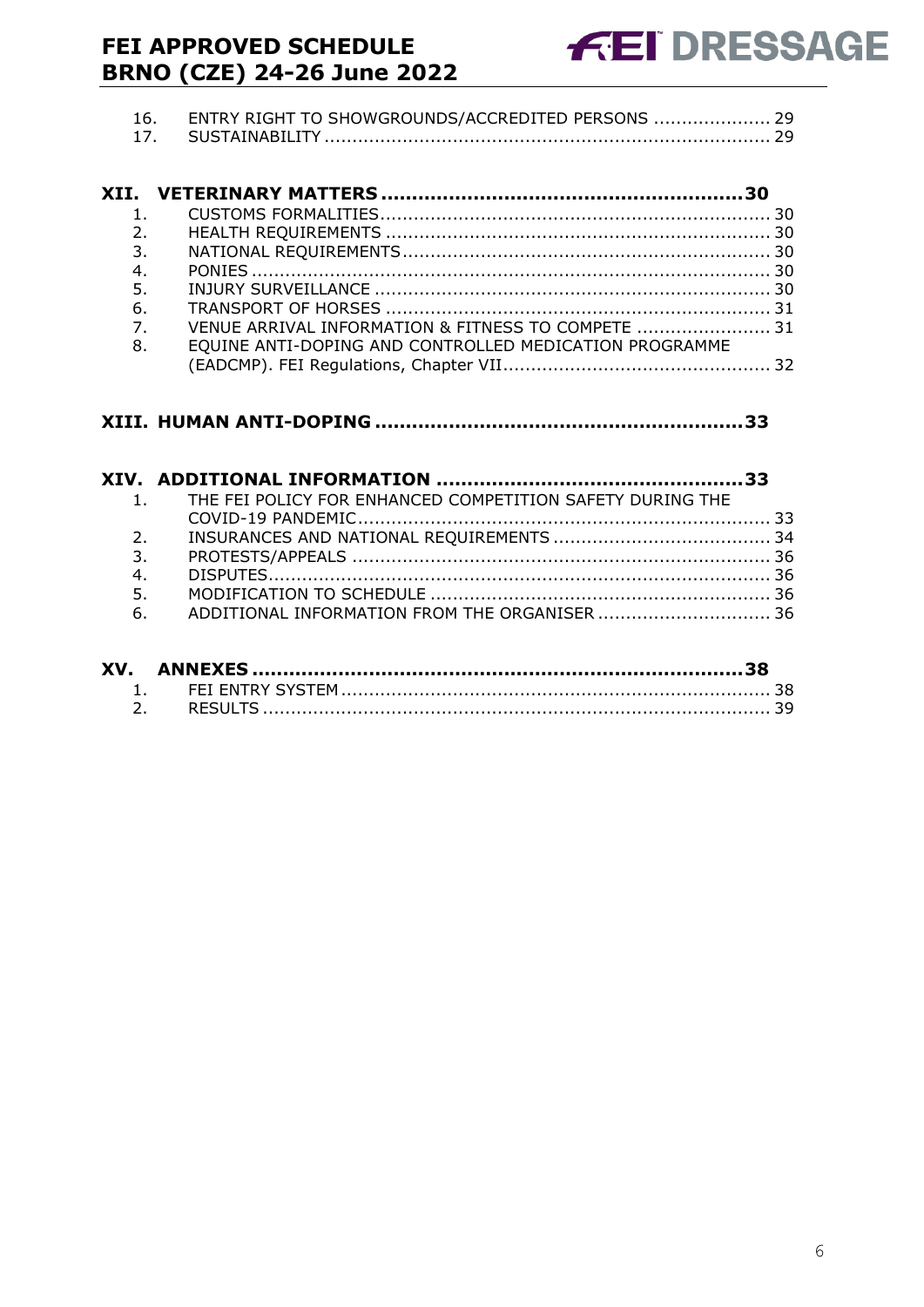## <span id="page-6-0"></span>**III. THE FEI CODE OF CONDUCT FOR THE WELFARE OF THE HORSE**

The Fédération Equestre Internationale (FEI) expects all those involved in international equestrian sport to adhere to the FEI's Code of Conduct and to acknowledge and accept that at all times the welfare of the horse must be paramount and must never be subordinated to competitive or commercial influences.

- 1. At all stages during the preparation and training of competition horses, welfare must take precedence over all other demands. This includes good horse management, training methods, farriery and tack, and transportation.
- 2. Horses and athletes must be fit, competent and in good health before they are allowed to compete. This encompasses medication use, surgical procedures that threaten welfare or safety, pregnancy in mares and the misuse of aids.
- 3. Events must not prejudice horse welfare. This involves paying careful attention to the competition areas, ground surfaces, weather conditions, stabling, site safety and fitness of the horse for onward travel after the event.
- 4. Every effort must be made to ensure that horses receive proper attention after they have competed and that they are treated humanely when their competition careers are over. This covers proper veterinary care, competition injuries, euthanasia and retirement.
- 5. The FEI urges all involved with the sport to attain the highest levels of education in their areas of expertise.

A full copy of this Code can be obtained from the Fédération Equestre Internationale, Chemin de la Joliette 8, CH-1006 Lausanne, Switzerland. Telephone: +41 21 310 47 47. The Code is available in English. The Code is also available on the FEI's website: <http://inside.fei.org/>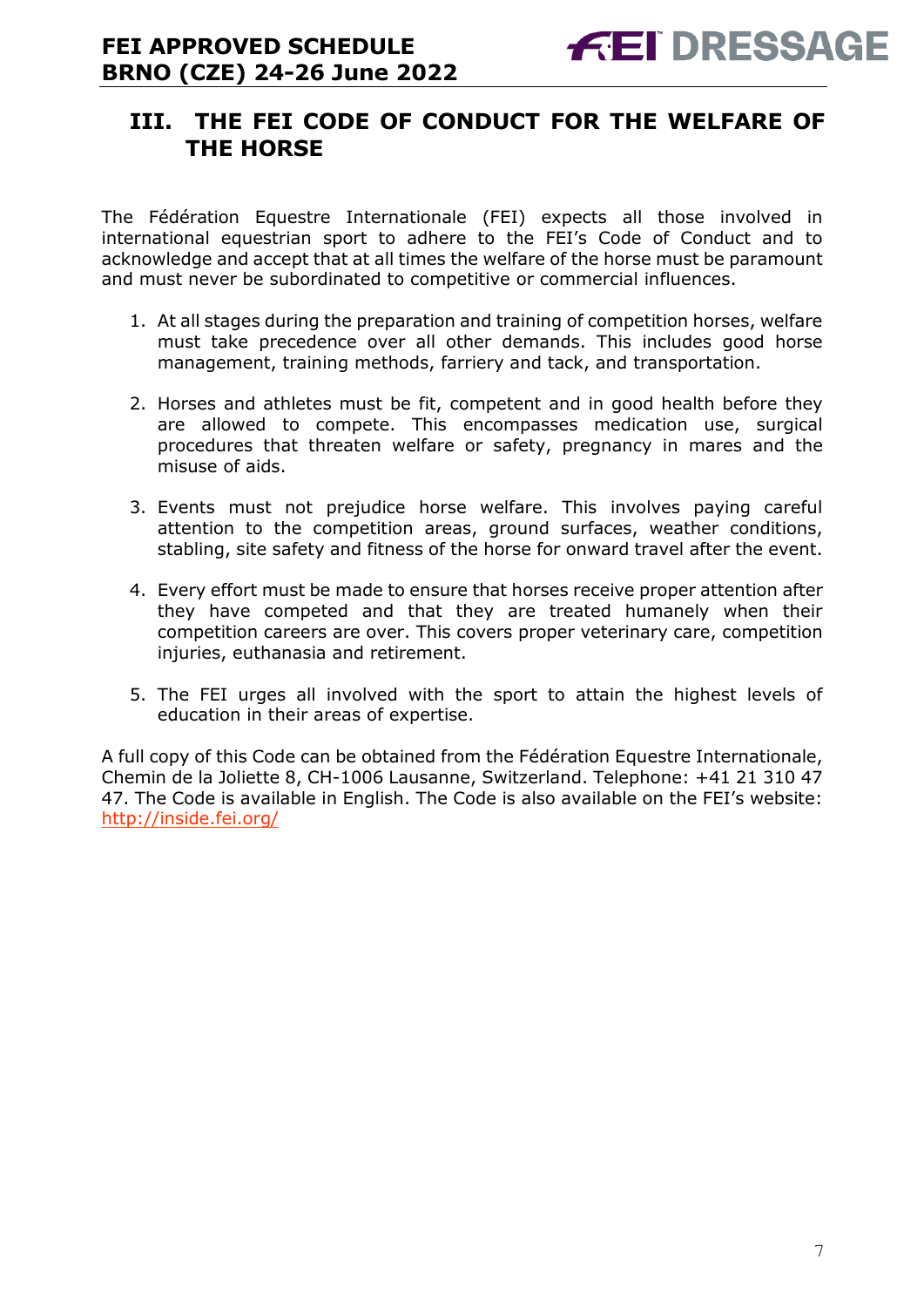## <span id="page-7-0"></span>**IV. GENERAL INFORMATION**

#### <span id="page-7-1"></span>**1.ORGANISER**

| Name:      | Jezdecký klub Panská lícha z.s.           |
|------------|-------------------------------------------|
| Address:   | Obřanská 180a, 61400 Brno, Czech Republic |
| Telephone: | +420 603268628                            |
| Email:     | info@panskalicha.cz                       |
| Website:   | www.panskalicha.cz                        |

| <b>Contact Details Show Ground:</b> |                                             |  |  |  |  |
|-------------------------------------|---------------------------------------------|--|--|--|--|
| Address:                            | Panská lícha 6, 644 00 Brno, Czech Republic |  |  |  |  |
| Telephone:                          | +420 603 268 628                            |  |  |  |  |
| <b>GPS Coordinates:</b>             | 49°14'46.0"N 16°38'09.9"E                   |  |  |  |  |

Accessibility details (directions by road, nearest airport/train station):

Show ground is in the city Brno. The part of Brno - between Brno-Lesna and Brno-Sobesice, Nearest airport: Brno, Vienna, Bratislava, Prague; Nearest train station: Brno

#### <span id="page-7-2"></span>**2.ORGANISING COMMITTEE**

| Honorary President:                       | JUDr. Markéta Vaňková |
|-------------------------------------------|-----------------------|
| President of the event: Ing. Jiří Charvát |                       |
| Show Secretary:                           | Mgr. Lenka Sekaninová |
| Press Officer:                            | Mgr. Ludvík Sekanina  |

#### <span id="page-7-3"></span>**3.EVENT DIRECTOR**

| Ing. Jiří Charvát                |
|----------------------------------|
| Panska licha 8, 614 00 Brno, CZE |
| +420 603 268 628                 |
| +420 603 268 628                 |
| info@panskalicha.cz              |
|                                  |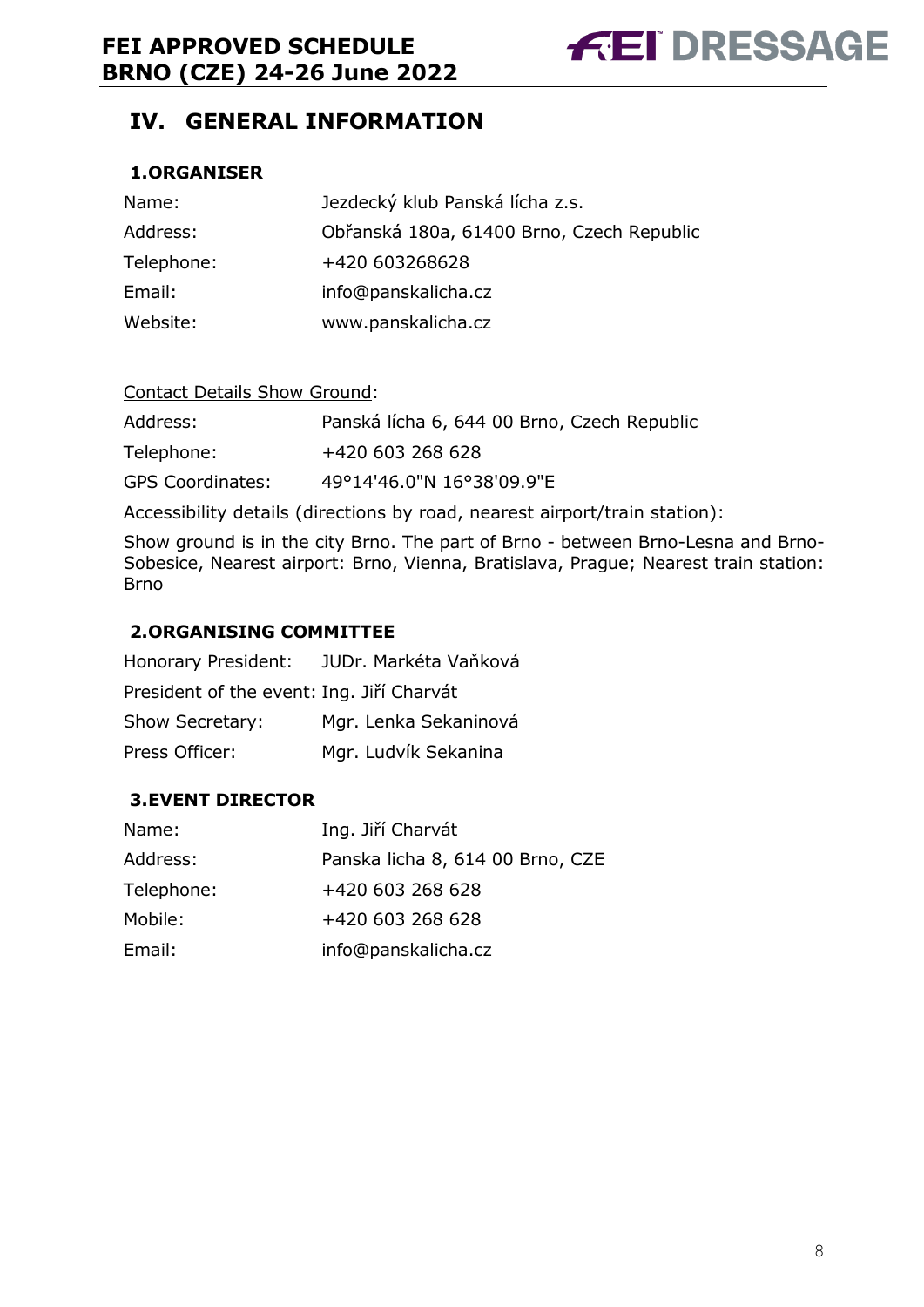## **V. OFFICIALS**

Please note that the schedule has been approved under the provision that all appointed Officials have successfully passed the on-line FEI Competency Evaluation Test, and that Veterinary Service Manager have successfully passed the necessary course as per Annex X of the VRs.

<span id="page-8-0"></span>

| Ref.                    | <b>Panel</b>                                           | <b>Function</b>                    | <b>FEI ID</b> | <b>Name</b>                 | <b>NF</b>  | <b>Level</b>   | <b>Contact Email</b>                          |
|-------------------------|--------------------------------------------------------|------------------------------------|---------------|-----------------------------|------------|----------------|-----------------------------------------------|
|                         |                                                        | Ground Jury President              | 10134999      | Mrs. Simona Fialova         | <b>CZE</b> | $4*$           | sim.fialova@gmail.com                         |
|                         |                                                        | Ground Jury Member                 | 10049287      | Mrs. Elisabeth Max-Theurer  | <b>AUT</b> | $5*$           | max-theurer@aon.at                            |
|                         |                                                        | Ground Jury Member                 | 10048827      | Mr. Peter Holler            | <b>GER</b> | $5*$           | red.holler@t-online.de                        |
|                         |                                                        | Ground Jury Member                 | 10049630      | Mr. Bernard Maurel          | <b>FRA</b> | $5*$           | Bernard.maurel89@orange.fra                   |
| -1                      | Ground Jury                                            | Ground Jury Member                 | 10135004      | Mrs. Gabriela Valerianova   | <b>CZE</b> | $4*$           | valerianova@email.cz                          |
|                         |                                                        | Ground Jury Member                 | 10052356      | Mr. Ilja Vietor             | <b>SVK</b> | $4*$           | vietorilia@gmail.com                          |
|                         |                                                        | Ground Jury Member                 | 10097808      | Mrs. Monique Peutz-Vegret   | <b>NED</b> | $4*$           | fampeutz@gmail.com                            |
|                         |                                                        | Ground Jury Member                 | 10147116      | Mrs. Malgorzata Pawlowska   | POL        | $4*$           | qosia@arpav.nl                                |
|                         |                                                        | Foreign Judge                      | 10052348      | Mr. Thomas Lang             | <b>AUT</b> | $5*$           | lang.th@aon.at                                |
| $\overline{\mathbf{2}}$ | Foreign Technical Delegate                             | Foreign Technical Delegate         |               |                             |            |                |                                               |
| 3                       | <b>Chief Steward</b>                                   | Chief Steward                      | 10102654      | Mrs. Eva Sobotkova          | <b>CZE</b> | $\overline{2}$ | evaso@post.cz                                 |
|                         |                                                        | <b>Assistant Steward</b>           | 10102859      | Mr. Tadeusz Wajs            | POL        | $\overline{2}$ | Wajsik12@poczta.fm                            |
|                         | <b>Assistant Stewards</b>                              | <b>Assistant Steward</b>           | 10236436      | Mrs. Vera Hanova            | <b>CZE</b> | 1              | vhanova@post.cz                               |
| 4                       |                                                        | <b>Assistant Steward</b>           | 10153836      | Mrs. Pistovcakova Monika    | <b>SVK</b> |                | <u>Monjia74@gmail.com</u>                     |
|                         |                                                        | Assistant Steward                  | 10115530      | Mrs. Kelemenova Veronika    | <b>SVK</b> | 4              | Kelemen.veronika26@amail.com                  |
|                         |                                                        | <b>Assistant Steward</b>           | 10102852      | Mrs. Smagacz Natalia        | POL        | $\overline{2}$ | n.smagacz@wp.pl                               |
|                         | FEI Veterinary Delegate                                | <b>Veterinary Delegate</b>         | 10052216      | Mr. Petr Přikryl            | <b>CZE</b> | 3              | pprikryl@volny.cz<br>+420603410110            |
|                         |                                                        | Additional Veterinary Delegate     |               |                             |            |                |                                               |
| 5                       | FEI Veterinary Commission                              | Veterinary Commission President    | 10052216      | Mr. Petr Přikryl            | <b>CZE</b> | 3              | <del>pprikryl@volny.cz</del><br>+420603410110 |
|                         |                                                        | Foreign Veterinary Delegate        | 10049905      | Mr. Zdislaw Peczynski       | <b>POL</b> | 3.             | <del>topwet@pro.onet.pl</del><br>+48502657021 |
|                         |                                                        | Veterinary Commission Member       | 10052217      | <b>Mrs. Tumova Patricie</b> | CZE        | 3              | Patrika.tumova@klinikahm.cz<br>+420 605242635 |
| 6                       | Veterinary Services Manager<br>/ Treating Veterinarian | <b>Veterinary Services Manager</b> | 10187173      | Mrs. Dominika Bartošková    | <b>CZE</b> |                | 420 739208298                                 |
|                         |                                                        | <b>Veterinary Services Manager</b> | 10281015      | Tereza Bělková              | <b>CZE</b> |                | Ferezabelkova@volny.cz<br>+420 605777942      |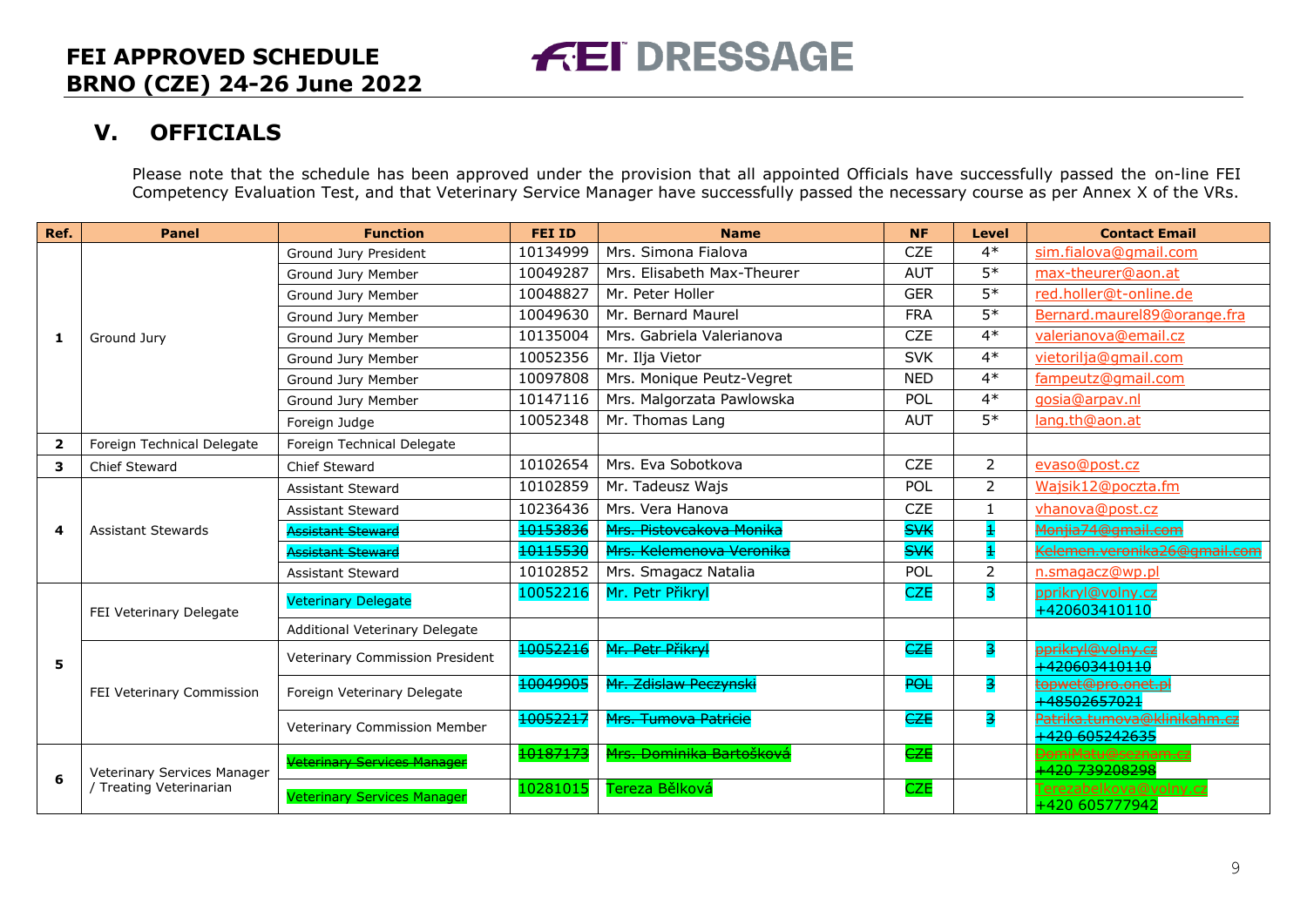# **FEI DRESSAGE**

|   |                        | <b>Permitted Treating Veterinarian</b><br>(one for every 200 horses) |            | 10187173   Mrs. Dominika Bartošková | <b>CZE</b> | DomiMatu@seznam.cz<br>+420 739208298     |
|---|------------------------|----------------------------------------------------------------------|------------|-------------------------------------|------------|------------------------------------------|
|   |                        | <b>Permitted Treating Veterinarian</b><br>(one for every 200 horses) | 10281015   | Tereza Bělková                      | <b>CZE</b> | Terezabelkova@volny.cz<br>+420 605777942 |
|   |                        | Permitted Treating Veterinarian<br>(one for every 200 horses)        |            |                                     |            |                                          |
|   | Doctor/Medical Service | Doctor/Medical Service                                               |            | Mrs. Martina Jansová                | CZE        | +420 737587940                           |
|   | Farrier                | Farrier                                                              |            | Mr. Jindřich Vinčálek               | <b>CZE</b> | +420 604799797                           |
| q | NF Delegate            | NF Delegate (if applicable)                                          | 10135004 l | Mrs. Gabriela Valerianova           | CZE        | valerianova@email.cz                     |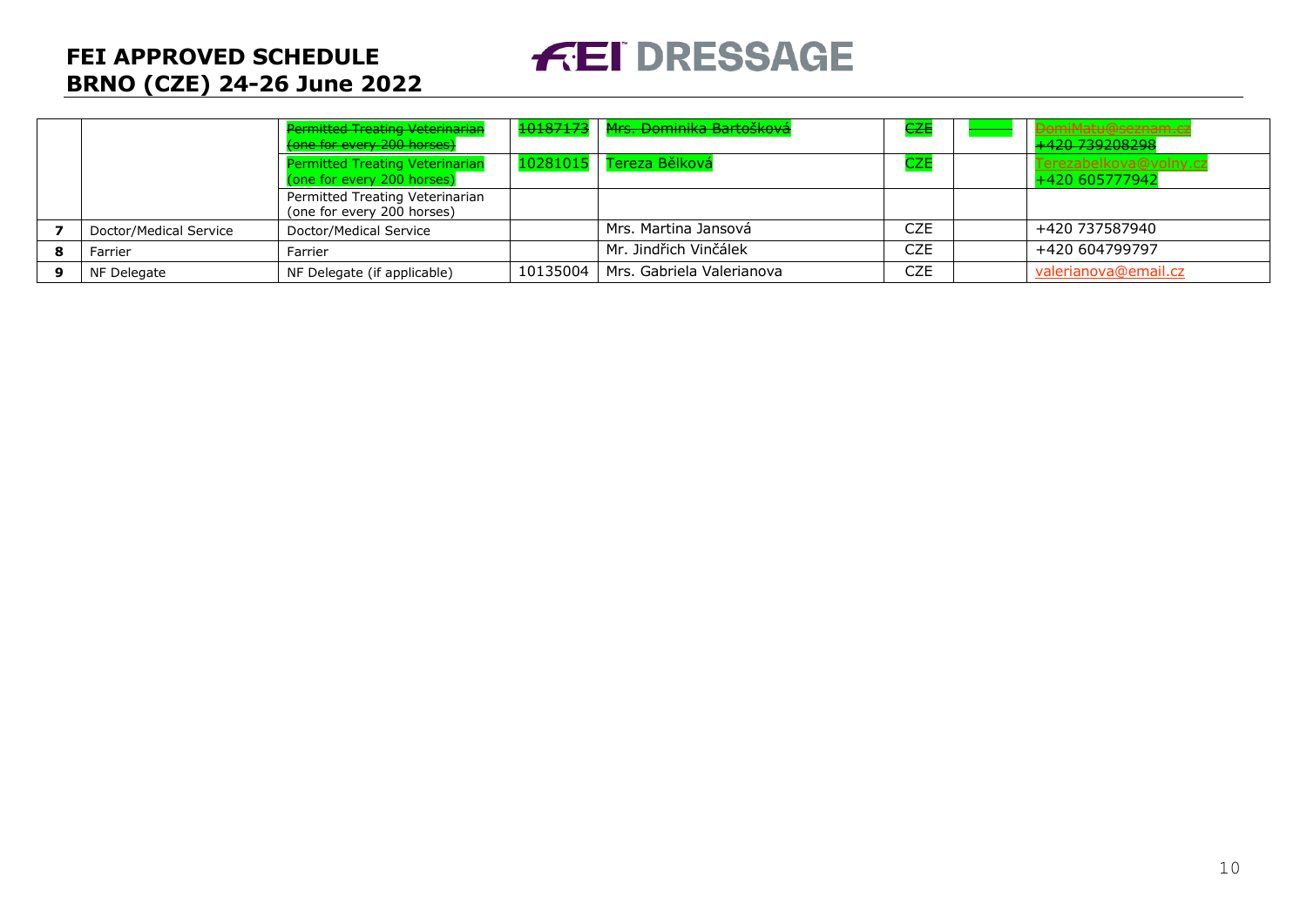

## <span id="page-10-0"></span>**VI. INVITATIONS**

| Number of NFs invited:                                  | all            |
|---------------------------------------------------------|----------------|
| State which NFs are invited:                            | all            |
| Reserve NFs:                                            | all            |
| Total Number of athletes:                               | no limit       |
| Number of home athletes:                                | no limit       |
| Number of athletes per NF:                              | no limit       |
| Number of horses per athlete:                           | 2 per category |
| Athletes are invited by the Organiser through their NF. |                |

One (1) groom per athlete.

#### CDIOY/CDIOJ/CDIOCh/CDIOP:

Per team a maximum of 4 athletes may participate in the Team Competition (the results of the 3 best athletes are added for the team classification).

Per athlete 2 horse are permitted. One as team member and one as individual.

Individuals instead of a team: The Organising Committee reserves the right to accept Athletes individuals with maximum 2 horse each from all NFs.

## <span id="page-10-1"></span>**VII. ENTRIES**

- You must use the FEI Entry System for all categories of this Event: [https://entry.fei.org/index.php?page=PFO\\_Entries\\_NF\\_EventSearch](https://entry.fei.org/index.php?page=PFO_Entries_NF_EventSearch)
- You will find additional documentation on: <https://inside.fei.org/fei/your-role/it-services/it-platforms/fei-entry-system>
- All Athletes and Horses participating in any International Competition must be registered with the FEI.
- Athletes and/or Horses present at the Event without having been entered through the FEI's Online Entry System will automatically be disqualified unless compelling circumstances warrant otherwise.

#### <span id="page-10-2"></span>**1.ENTRY DATES AND FEES:**

#### **Deadlines for entries**

Definite Entries: 10/06/2022

Last date for substitutions: 23/06/2022

Entries have to be in accordance with the FEI Dressage Rules, Art. 423 and the FEI General Regulations, Art. 116.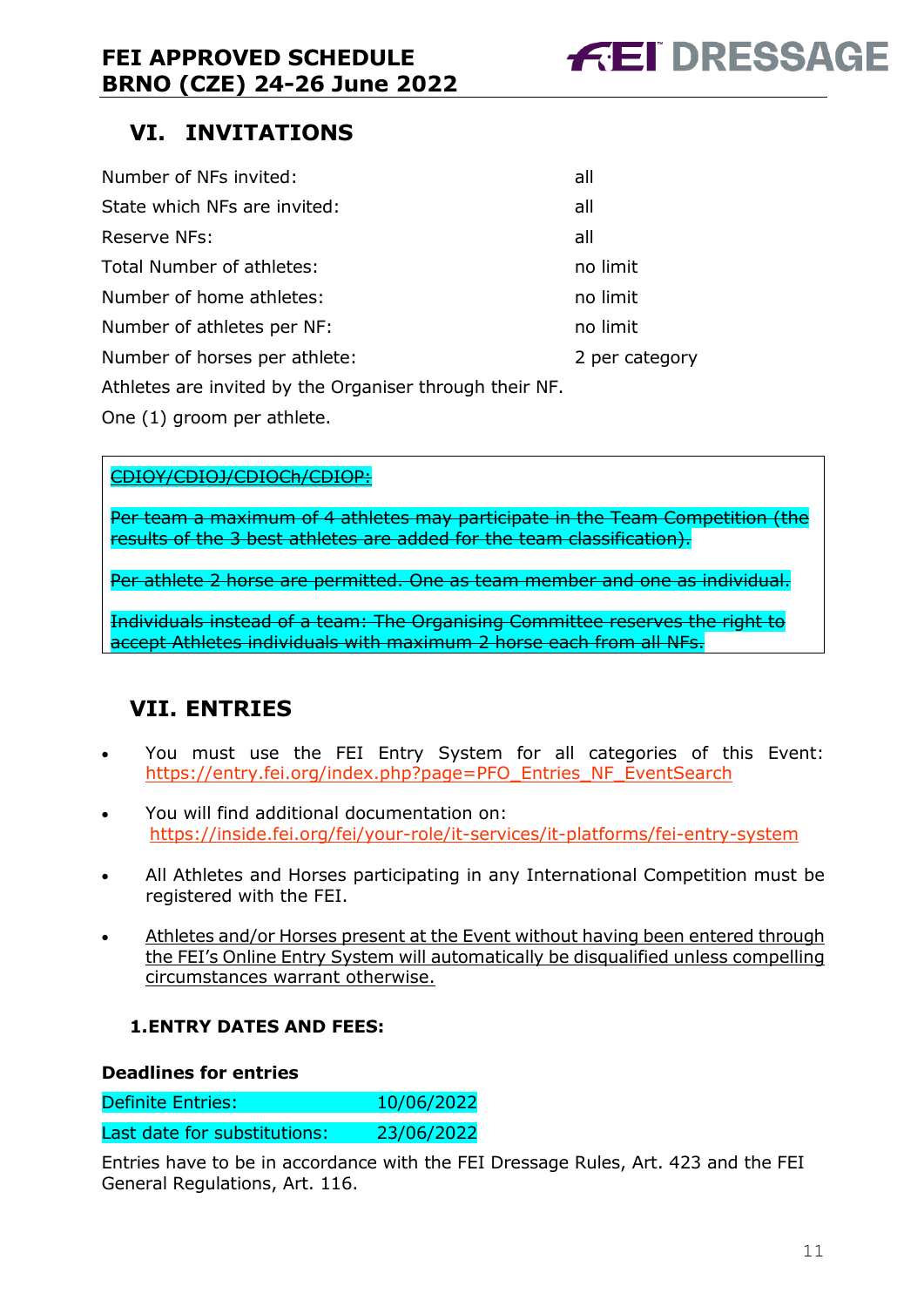#### **Entry fee per horse**:

| <b>CDIYH:</b>                                             | 350.00€        |
|-----------------------------------------------------------|----------------|
| CDIP / CDICh:                                             | 400.00€        |
| CDIJ / CDIY / CDIU25:                                     | 450.00€        |
| Total fee per horse:<br>CDI-W / CDI3 $*$ :                | 500.00€        |
| VAT:                                                      | not applicable |
| Starting fee per horse (if any): include in the entry fee |                |
| Stabling fee per horse (if any): include in the entry fee |                |
| <b>CDIYH:</b>                                             | 350.00 €       |
| CDIP / CDICh:                                             | 400,00 €       |
| CDIJ / CDIY / CDIU25:                                     | 450.00 €       |
| CDI-W / CDI3 $*$ :                                        | 500,00 €       |
|                                                           |                |

Athletes are asked to transfer entry fee by closing date of entries to the following account:

IBAN: CZ69 8040 0000 0020 7114 4086

BIC CODE: OBKLCZ2X

Account holder: Jezdecký klub Panská lícha z.s., Obřanská 959/180a, 614 00 Brno, Czech Republic

Purpose: Name of athlete and name of horse

#### <span id="page-11-0"></span>**2.NO-SHOWS/LATE WITHDRAWALS:**

**NB: NB:** In the case of withdrawals after the date of definite entries or no-shows the athlete or the respective NF will be held liable to reimburse the Organiser for the actual financial loss incurred by the Organiser (i.e. stabling and hotel expenses) as a result of the late withdrawal or no-show.

Amount charged: 250€, Box for training horse: 250€, Tack box: 200€

#### <span id="page-11-1"></span>**3.ADDITIONAL FEES/CHARGES BY ORGANISING COMMITTEE:**

All other fees must be listed hereunder with the details of the amounts to be charged and approved by the FEI. Only fees approved by the FEI and listed in the approved Schedule can be charged by the Organiser.

EADCMP Fee:

Included in compulsory entry fee  $\Box$  Not included in compulsory entry fee  $\boxtimes$ 

Lower-Level Events (CIMs) CHF 18 per horse per event (For definition of CIMs see Appendix E of the FEI General Regulations) Higher-Level Events CHF 25 per horse per event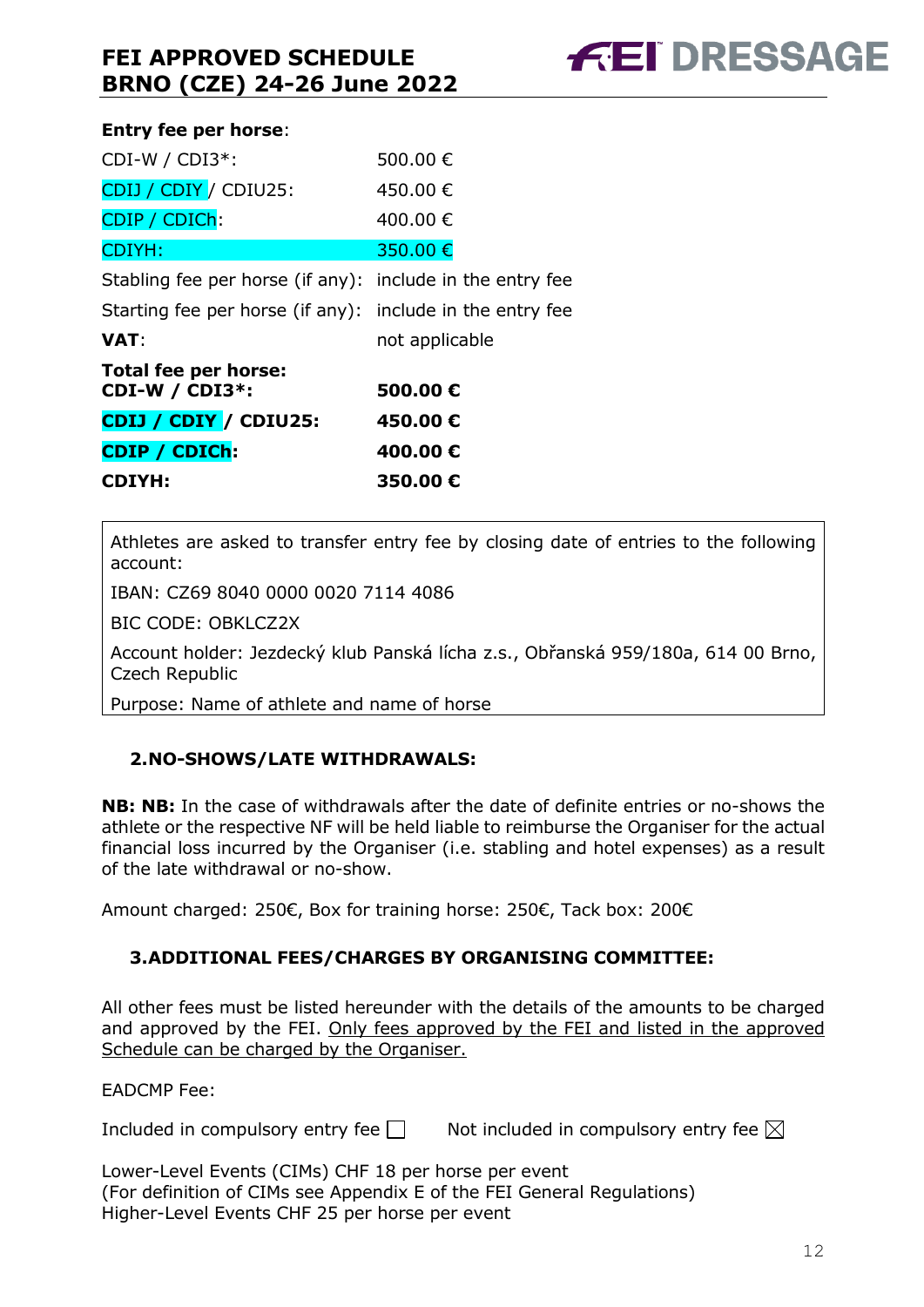**FEI DRESSAGE** 

(All other events not defined as CIM)

| Electricity (upon request): $100 \in$                   |
|---------------------------------------------------------|
| 40€                                                     |
| 12€ per bale aprox 25kg                                 |
| 10€ (first bedding free)                                |
| 15€                                                     |
| 40,-€                                                   |
| $200,-€$                                                |
| 250,-€                                                  |
| "Only cash payment will be accepted in the show office. |
|                                                         |

#### **All aforementioned amounts are including VAT**

VAT Number of the Organiser: N/A

#### <span id="page-12-0"></span>**4. DEGREE OF DIFFICULTY – FLOORPLAN GRAND PRIX FREESTYLE**

 $\Box$  DoD will be used.  $\boxtimes$  DoD will not be used.  $\Box$  Not Applicable. Athletes are required to login using their own credentials on to [http://dressagefreestyle.fei.org](http://dressagefreestyle.fei.org/) to create or assign their Grand Prix Freestyle floorplan at the latest 2 hours prior to:

 $\Box$  the horse inspection.

 $\Box$  the draw of the Grand Prix (CDIs/CDIOs) / Short Grand Prix (CDI-Ws).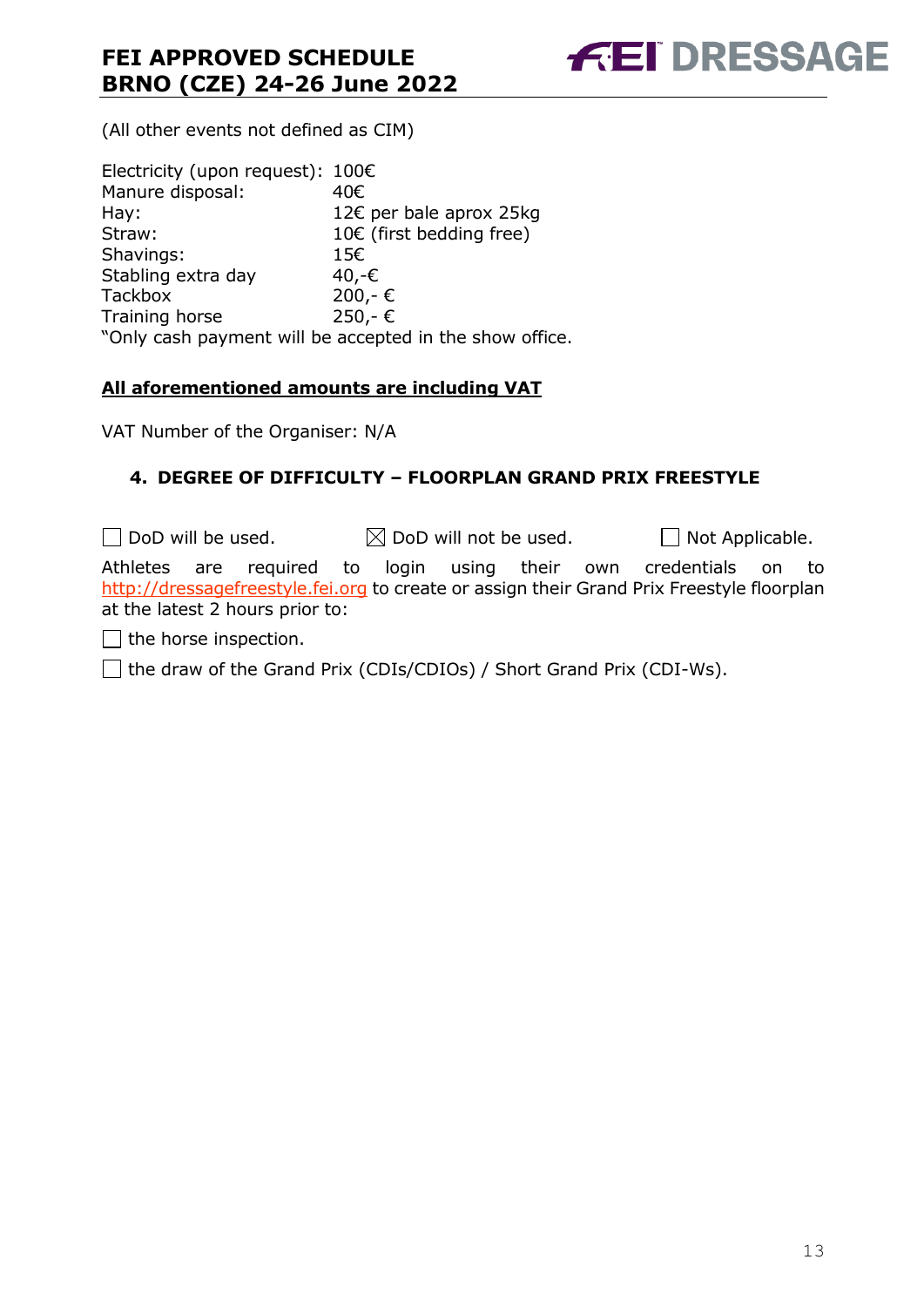## <span id="page-13-0"></span>**VIII. TIMETABLE**

#### **Competitions must not start before 08:00 and must not finish after 23:00 unless prior approval is granted by the FEI.**

**The current edition of Dressage Tests at the date of the show will be used and all tests must be ridden from memory.** <https://inside.fei.org/fei/your-role/organisers/dressage/tests>

|                                                    | Day                                                        | <b>Date</b> | <b>Time</b>                        |  |  |
|----------------------------------------------------|------------------------------------------------------------|-------------|------------------------------------|--|--|
| • Opening of stables                               | Wednesday                                                  | 22/06/2022  | 1 p.m.                             |  |  |
| • Horse Inspection                                 |                                                            |             |                                    |  |  |
| CDI3*/CDIU25/CDIY/CDIJ/CDICh/CDIP/<br><b>CDIYH</b> | Thursday                                                   | 23/06/2022  | 4 p.m.                             |  |  |
| CDI-W                                              | Friday                                                     | 24/06/2022  | Following the last<br>competition. |  |  |
| Chef's d'Equipe Meeting (if applicable)            | Wednesdav                                                  | 22/06/2022  | <del>.n.a</del>                    |  |  |
| • Declaration of Starters                          | Not later than one (1) hour after the horse<br>inspection. |             |                                    |  |  |
| $\bullet$ Draw:                                    |                                                            |             |                                    |  |  |
| Thursday 's competitions                           | Wednesdav                                                  | 22/06/2022  | <del>7.30 p.m.</del>               |  |  |
| Friday's competitions                              | Thursday                                                   | 23/06/2022  | 7.30 p.m.                          |  |  |
| Saturday 's competitions                           | Friday                                                     | 24/06/2022  | 7.30 p.m.                          |  |  |
| Sunday's competitions                              | Saturday                                                   | 25/06/2022  | 7.30 p.m.                          |  |  |

| <b>Competitions CDIP:</b>       | Day      | <b>Date</b> | <b>Time</b> | <b>Prize Money</b> |
|---------------------------------|----------|-------------|-------------|--------------------|
| 01 - FEI Pony Riders Team       | Friday   | 24/06/2022  | not before  | . / .              |
|                                 |          |             | 8 a.m.      |                    |
| 02 - FEI Pony Riders Individual | Saturday | 25/06/2022  | not before  | $. /$ .            |
|                                 |          |             | 8 a.m.      |                    |
| 03 - FEI Pony Riders Freestyle  | Sunday   | 26/06/2022  | not before  | . / .              |
|                                 |          |             | 8 a.m.      |                    |
| <b>Total Prize Money</b>        |          |             |             | $\cdot$ / $\cdot$  |
| <b>Prizes in Kind</b>           |          |             |             | Prizes in Kind     |

| <b>Competitions CDICh:</b>      | Day             | <b>Date</b> | <b>Time</b> | <b>Prize Money</b> |
|---------------------------------|-----------------|-------------|-------------|--------------------|
| 04 - FEI Children Preliminary B | Friday          | 24/06/2022  | not before  | . / .              |
|                                 |                 |             | 8 a.m.      |                    |
| 05 - FEI Children Team          | <b>Saturday</b> | 25/06/2022  | not before  | . / .              |
|                                 |                 |             | 8 a.m.      |                    |
| 06 - FEI Children Individual    | <b>Sunday</b>   | 26/06/2022  | not before  | $\cdot$ .          |
|                                 |                 |             | 8 a.m.      |                    |
| <b>Total Prize Money</b>        |                 |             |             |                    |
| <b>Prizes in Kind</b>           |                 |             |             | Prizes in Kind     |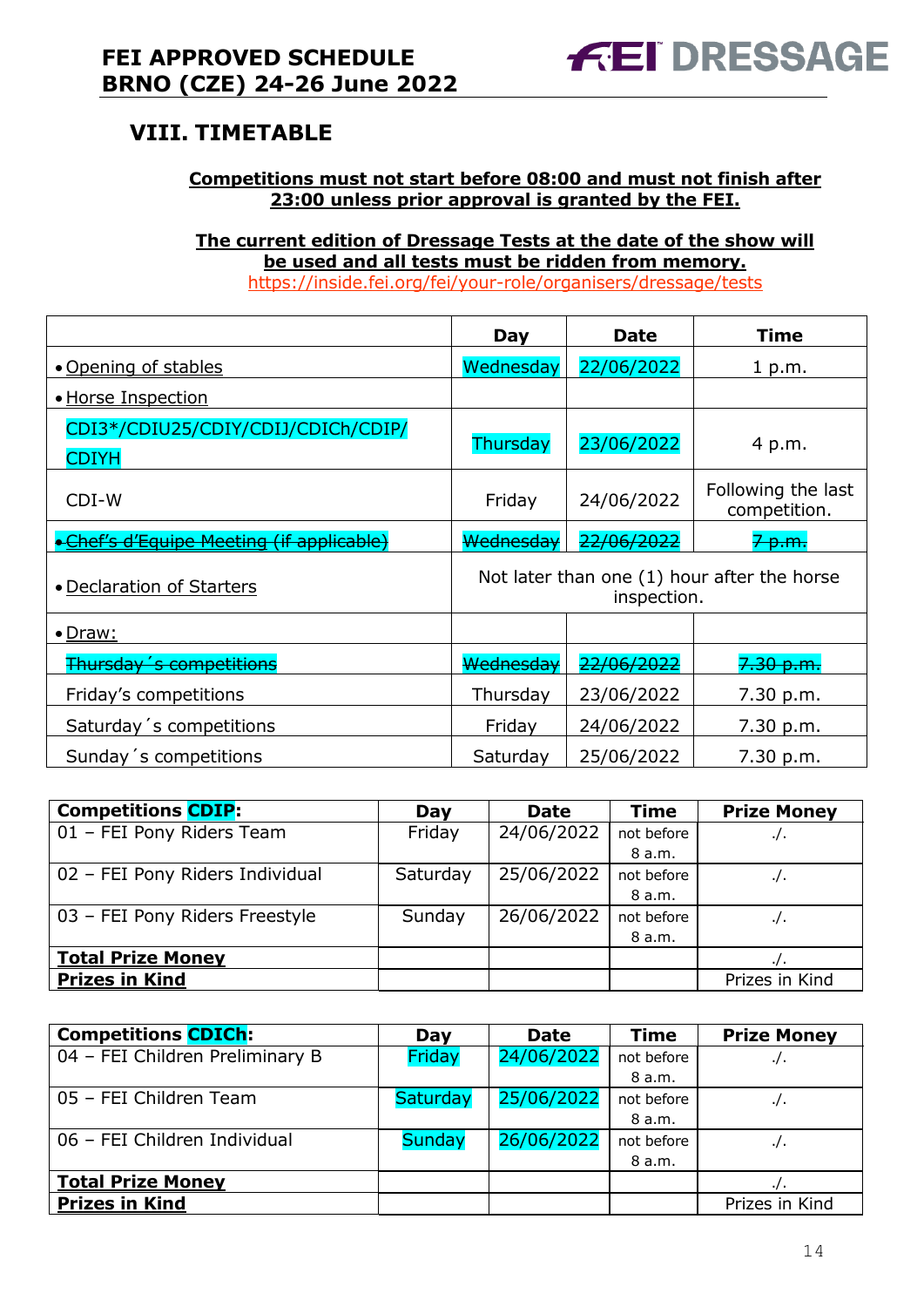

| <b>Competitions CDIJ:</b>   | Day      | <b>Date</b> | <b>Time</b> | <b>Prize Money</b> |
|-----------------------------|----------|-------------|-------------|--------------------|
| 07 - FEI Juniors Team       | Friday   | 24/06/2022  | not before  | $300 - \epsilon$   |
|                             |          |             | 8 a.m.      |                    |
| 08 - FEI Juniors Individual | Saturday | 25/06/2022  | not before  | 300,-€             |
|                             |          |             | 8 a.m.      |                    |
| 09 - FEI Juniors Freestyle  | Sunday   | 26/06/2022  | not before  | 400,-€             |
|                             |          |             | 8 a.m.      |                    |
| <b>Total Prize Money</b>    |          |             |             | $1000 - E$         |
| <b>Prizes in Kind</b>       |          |             |             |                    |

| <b>Competitions CDIY:</b>        | Day             | <b>Date</b> | <b>Time</b> | <b>Prize Money</b> |
|----------------------------------|-----------------|-------------|-------------|--------------------|
| 10 - FEI Young Riders Team       | Friday          | 24/06/2022  | not before  | $300 - \epsilon$   |
|                                  |                 |             | 8 a.m.      |                    |
| 11 - FEI Young Riders Individual | <b>Saturday</b> | 25/06/2022  | not before  | 300,-€             |
|                                  |                 |             | 8 a.m.      |                    |
| 12 - FEI Young Riders Freestyle  | Sunday          | 26/06/2022  | not before  | 400,-€             |
|                                  |                 |             | 8 a.m.      |                    |
| <b>Total Prize Money</b>         |                 |             |             | $1000,- E$         |
| <b>Prizes in Kind</b>            |                 |             |             |                    |

| <b>Competitions CDIU25:</b>   | Day             | <b>Date</b> | <b>Time</b>         | <b>Prize Money</b> |
|-------------------------------|-----------------|-------------|---------------------|--------------------|
| 28 - FEI Intermediate II      | Friday          | 24/06/2022  | not before<br>8a.m. |                    |
| 13 - FEI Grand Prix 16-25     | <b>Saturday</b> | 25/06/2022  | not before          | $\cdot$ /.         |
|                               |                 |             | 8 a.m.              |                    |
| 14 - FEI Grand Prix Freestyle | <b>Sunday</b>   | 26/06/2022  | not before          | $\cdot/\cdot$      |
|                               |                 |             | 8 a.m.              |                    |
| <b>Total Prize Money</b>      |                 |             |                     |                    |
| <b>Prizes in Kind</b>         |                 |             |                     | Prizes in Kind     |

| <b>Competitions CDIYH:</b> | Day             | <b>Date</b> | <b>Time</b> | <b>Prize Money</b> |
|----------------------------|-----------------|-------------|-------------|--------------------|
| 15 - FEI 5 YO Preliminary  | Friday          | 24/06/2022  | not before  | $.$ /              |
|                            |                 |             | 8 a.m.      |                    |
| 16 - FEI 5 YO Final        | <b>Saturday</b> | 25/06/2022  | not before  | $\cdot$ /.         |
|                            |                 |             | 8 a.m.      |                    |
| 17 - FEI 6 YO Preliminary  | Friday          | 24/06/2022  | not before  | $\cdot$ /.         |
|                            |                 |             | 8 a.m.      |                    |
| 18 - FEI 6 YO Final        | <b>Saturday</b> | 25/06/2022  | not before  | $.$ /.             |
|                            |                 |             | 8 a.m.      |                    |
| 19 - FEI 7 YO Preliminary  | Friday          | 24/06/2022  | not before  | $\cdot$ /.         |
|                            |                 |             | 8 a.m.      |                    |
| 20 - FEI 7 YO Final        | <b>Saturday</b> | 25/06/2022  | not before  | $\cdot$ /.         |
|                            |                 |             | 8 a.m.      |                    |
| <b>Total Prize Money</b>   |                 |             |             | $\cdot$ /.         |
| <b>Prizes in Kind</b>      |                 |             |             | Prizes in Kind     |
|                            |                 |             |             |                    |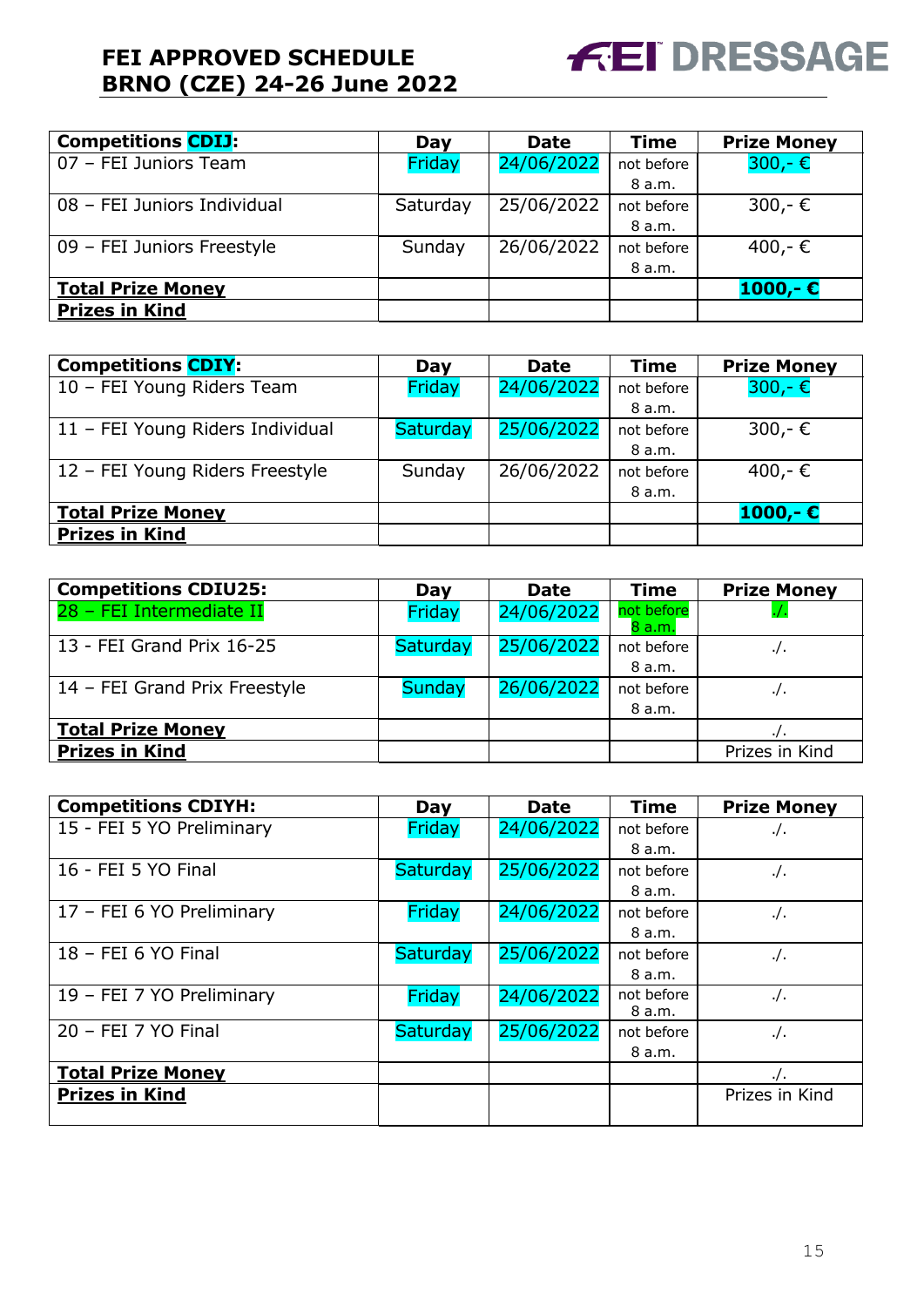

| <b>Competitions CDI3*:</b>        | Day      | <b>Date</b> | <b>Time</b> | <b>Prize Money</b> |
|-----------------------------------|----------|-------------|-------------|--------------------|
| 21 - FEI Prix St. Georges         | Friday   | 24/06/2022  | not before  | $600 - \epsilon$   |
|                                   |          |             | 8 a.m.      |                    |
| 22 - FEI Intermediate I           | Saturday | 25/06/2022  | not before  | $600 - \epsilon$   |
|                                   |          |             | 8 a.m.      |                    |
| 23 - FEI Intermediate I Freestyle | Sunday   | 26/06/2022  | not before  | 800,- $\in$        |
|                                   |          |             | 8 a.m.      |                    |
| 24 - FEI Grand Prix               | Friday   | 24/06/2022  | not before  | $1000,-$ €         |
|                                   |          |             | 8 a.m.      |                    |
| 25 - FEI Grand Prix Special       | Saturday | 25/06/2022  | not before  | $1000,-$ €         |
|                                   |          |             | 8 a.m.      |                    |
| <b>Total Prize Money</b>          |          |             |             | 4000,-€            |
| <b>Prizes in Kind</b>             |          |             |             |                    |

| <b>Competitions CDI-W:</b>    | Day      | <b>Date</b> | <b>Time</b> | <b>Prize Money</b> |
|-------------------------------|----------|-------------|-------------|--------------------|
| 26 - FEI Short-Grand Prix     | Saturday | 25/06/2022  | not before  | $1000,-$ ∈         |
|                               |          |             | 8 a.m.      |                    |
| 27 - FEI Grand Prix Freestyle | Sunday   | 26/06/2022  | not before  | $3000,-$ €         |
|                               |          |             | 8 a.m.      |                    |
| <b>Total Prize Money</b>      |          |             |             | 4000,-€            |
| <b>Prizes in Kind</b>         |          |             |             |                    |

#### **GENERAL CLASSIFICATION AT THE END OF THE COMPETITIONS:**

| Leading athlete award $-$ | N/A |
|---------------------------|-----|
| Best foreign athlete -    | N/A |
| Best home athlete -       | N/A |
| Team awards $-$           | N/A |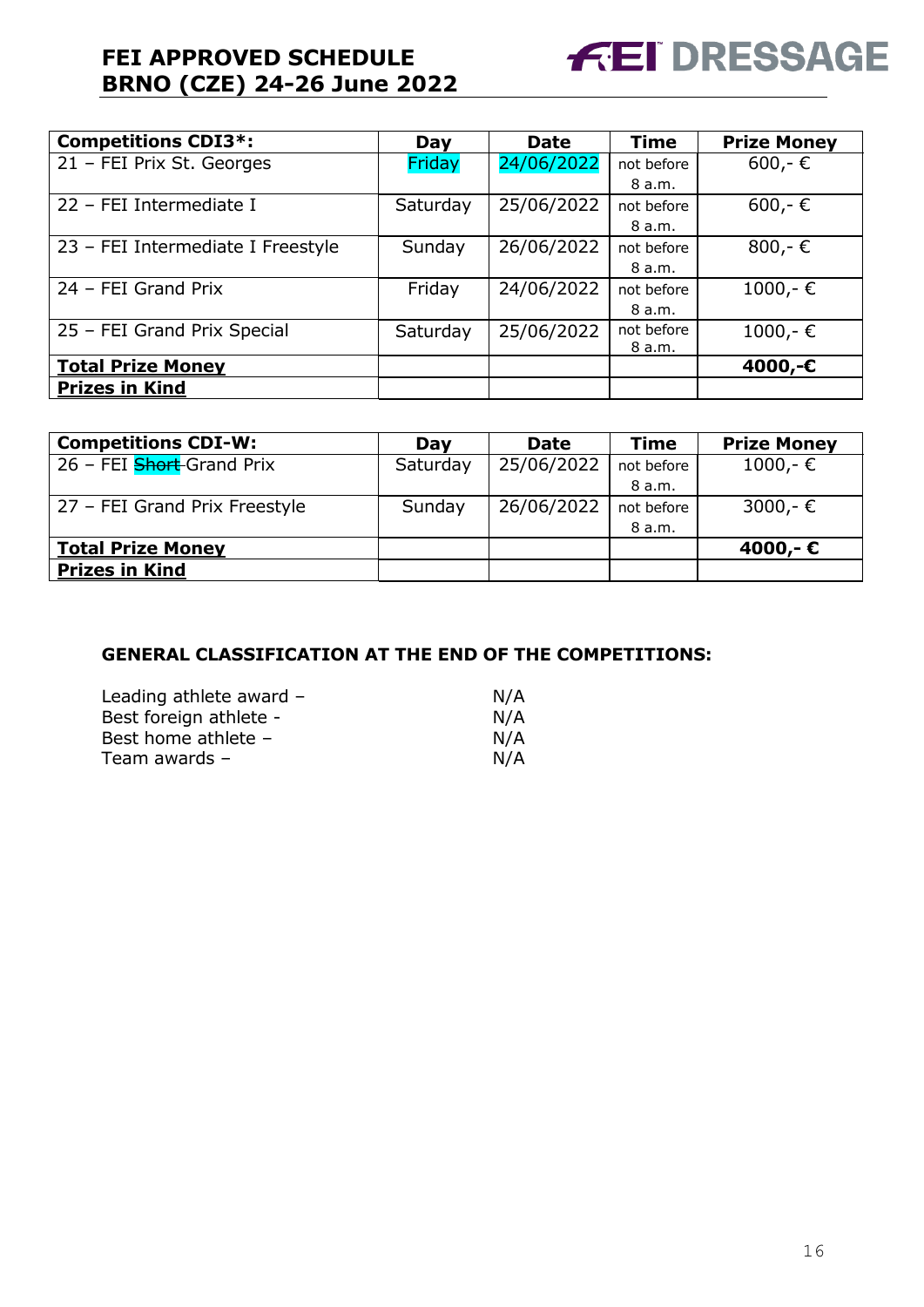## <span id="page-16-0"></span>**IX. COMPETITIONS DETAIL**

#### **FIRST DAY: Friday DATE: 24/06/2022**

**FEI DRESSAGE** 

#### **COMPETITION No 01 - CDIP**

Test: FEI Pony Riders Team Number of horses per athlete: 2 Open to: All athletes entered Draw/Art: **Draw/Art:** Ordinary draw, Art 425.2 Prize money: Prizes in kind

\* \* \* \* \* \* \* \* \* \* \*

#### **COMPETITION No 5 - CDICh**

Test: FEI Children Preliminary B Number of horses per athlete: 2 Open to: All athletes entered Draw/Art: **Ordinary draw, Art 425.2**<br>Prize money: Prizes in kind Prize money:

\* \* \* \* \* \* \* \* \* \* \*

#### **COMPETITION No 07 - CDIJ**

| Test:                           | <b>FEI Juniors Team</b>  |
|---------------------------------|--------------------------|
| Number of horses per athlete: 2 |                          |
| Open to:                        | All athletes entered     |
| Draw/Art:                       | Ordinary draw, Art 425.2 |
| Prize money:                    | 300€                     |
| Breakdown:                      | 80/70/50/40/30/30        |

\* \* \* \* \* \* \* \* \* \* \*

#### **COMPETITION No 10 - CDIY**

| Test:                           | <b>FEI Young riders Team</b> |
|---------------------------------|------------------------------|
| Number of horses per athlete: 2 |                              |
| Open to:                        | All athletes entered         |
| Draw/Art:                       | Ordinary draw, Art 425.2     |
| Prize money:                    | 300€                         |
| Breakdown:                      | 80/70/50/40/30/30            |
|                                 |                              |

\* \* \* \* \* \* \* \* \* \* \*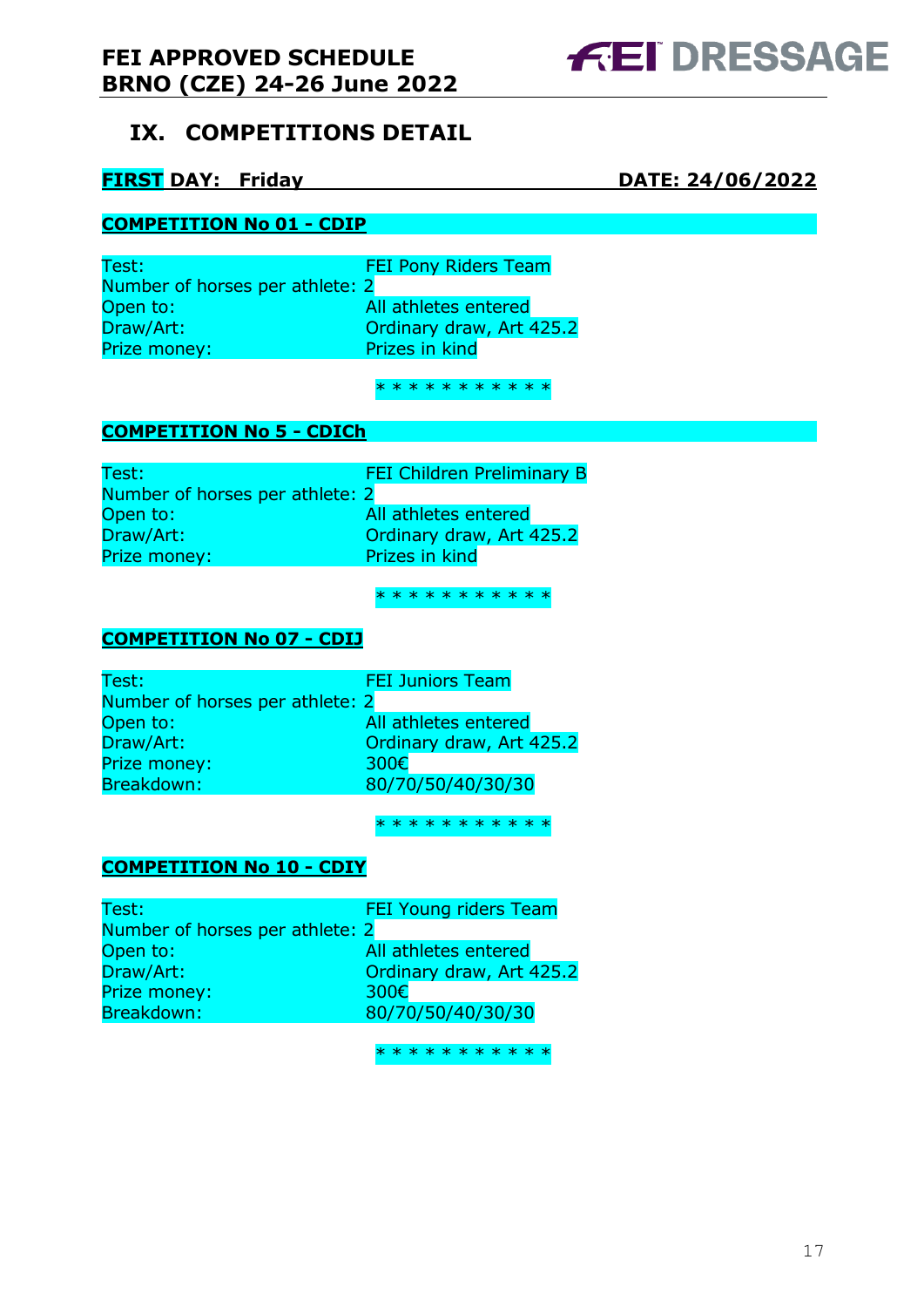

#### **COMPETITION No 28 – CDIU25**

| Test:                           | FEI Intermediate II      |
|---------------------------------|--------------------------|
| Number of horses per athlete: 2 |                          |
| Open to:                        | All athletes entered     |
| Draw/Art:                       | Ordinary draw, Art 425.2 |
| Prize money:                    | <b>Prizes in Kind</b>    |
| Breakdown:                      | 80/70/50/40/30/30        |

\* \* \* \* \* \* \* \* \* \*

#### **COMPETITION No 15 - CDIYH**

| Test:                           | FEI Preliminary test for 5-years old horses |
|---------------------------------|---------------------------------------------|
| Number of horses per athlete: 2 |                                             |
| Open to:                        | All athletes entered                        |
| Draw/Art:                       | Ordinary draw, Art 425.2                    |
| Prize money:                    | Prizes in kind                              |

\* \* \* \* \* \* \* \* \* \* \*

#### **COMPETITION No 17 - CDIYH**

| Test:                           | FEI Preliminary test for 6-years old horses |
|---------------------------------|---------------------------------------------|
| Number of horses per athlete: 2 |                                             |
| Open to:                        | All athletes entered                        |
| Draw/Art:                       | Ordinary draw, Art 425.2                    |
| Prize money:                    | Prizes in kind                              |

\* \* \* \* \* \* \* \* \* \* \*

#### **COMPETITION No 19 - CDIYH**

| Test:                           | FEI Preliminary test for 7-years old horses |
|---------------------------------|---------------------------------------------|
| Number of horses per athlete: 2 |                                             |
| Open to:                        | All athletes entered                        |
| Draw/Art:                       | Ordinary draw, Art 425.2                    |
| Prize money:                    | Prizes in kind                              |

\* \* \* \* \* \* \* \* \* \* \*

#### **COMPETITION No 21 – CDI3\***

| Test:                           | FEI Prix St. Georges     |
|---------------------------------|--------------------------|
| Number of horses per athlete: 2 |                          |
| Open to:                        | All athletes entered     |
| Draw/Art:                       | Ordinary draw, Art 425.2 |
| Prize money:                    | <b>600 EUR</b>           |
| Breakdown:                      | 200/150/100/70/40/40     |

\* \* \* \* \* \* \* \* \* \*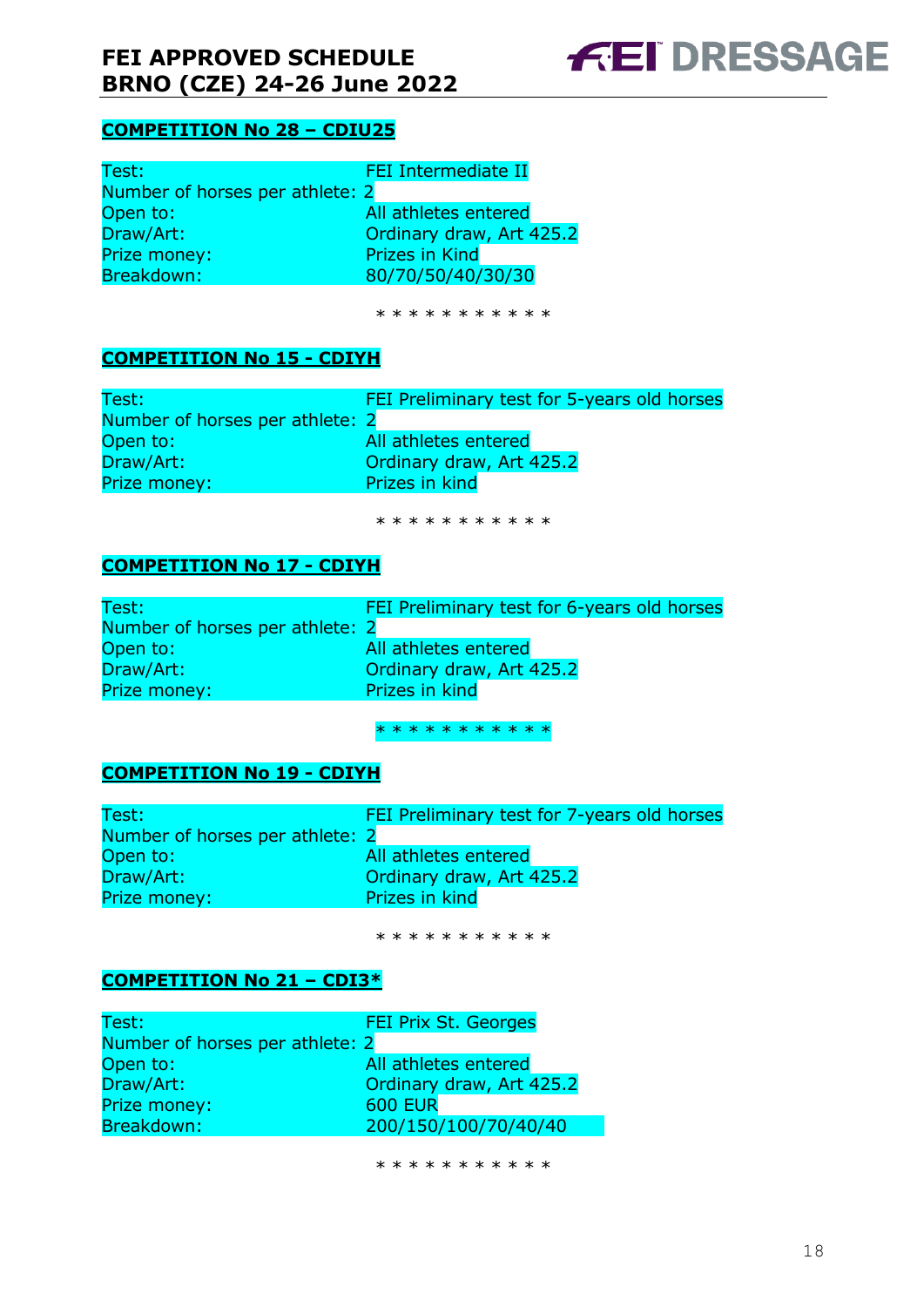

#### **COMPETITION No 24 – CDI3\***

| Test:                           | FEI Grand Prix                                       |
|---------------------------------|------------------------------------------------------|
| Number of horses per athlete: 2 |                                                      |
| Open to:                        | All athletes entered                                 |
| Draw/Art:                       | Art 425.2.1.b: in reverse order of the World Ranking |
|                                 | List (in groups of five)                             |
| Total prize money:              | 1000€                                                |
| Breakdown:                      | 330/230/180/100/80/80                                |
|                                 |                                                      |

\* \* \* \* \* \* \* \* \* \*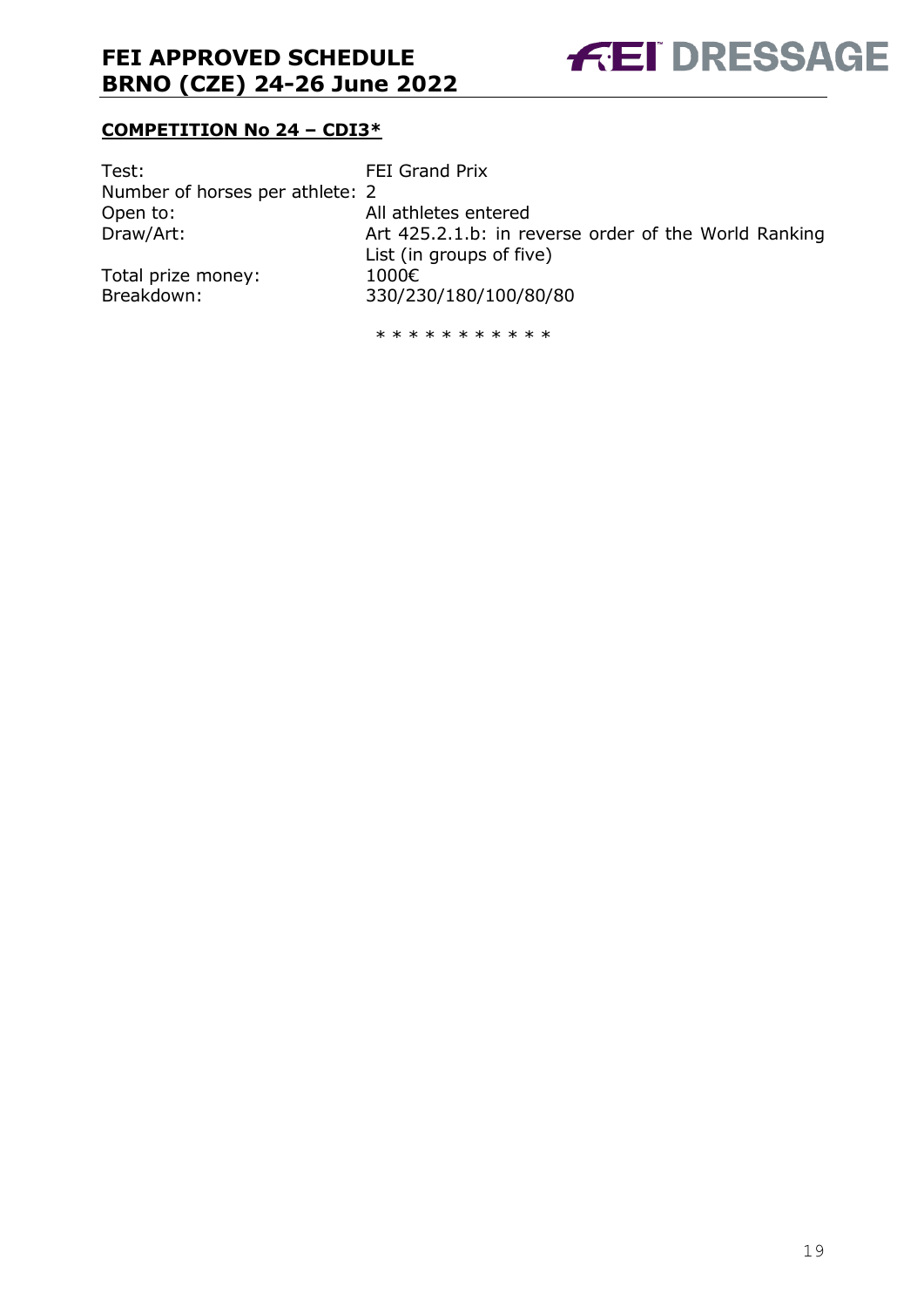#### **SECOND DAY: Saturday DATE: 25/06/2022**

#### **COMPETITION No 16 - CDIYH**

| Test:                           | FEI Final test for 5-years old horses |
|---------------------------------|---------------------------------------|
| Number of horses per athlete: 2 |                                       |
| Open to:                        | All athletes entered                  |
| Draw/Art:                       | Ordinary draw, Art 425.2              |
| Prize money:                    | Prizes in kind                        |

\* \* \* \* \* \* \* \* \* \*

#### **COMPETITION No 18 - CDIYH**

| Test:                           | FEI Final test for 6-years old horses |
|---------------------------------|---------------------------------------|
| Number of horses per athlete: 2 |                                       |
| Open to:                        | All athletes entered                  |
| Draw/Art:                       | Ordinary draw, Art 425.2              |
| Prize money:                    | Prizes in kind                        |
|                                 |                                       |

\* \* \* \* \* \* \* \* \* \* \*

#### **COMPETITION No 20 - CDIYH**

| Test:                           | FEI Final test for 7-years old horses |
|---------------------------------|---------------------------------------|
| Number of horses per athlete: 2 |                                       |
| Open to:                        | All athletes entered                  |
| Draw/Art:                       | Ordinary draw, Art 425.2              |
| Prize money:                    | Prizes in kind                        |

#### **COMPETITION No 02 - CDIP**

| Test:                           | FEI Pony Riders Individual |
|---------------------------------|----------------------------|
| Number of horses per athlete: 2 |                            |
| Open to:                        | All athletes entered       |
| Draw/Art:                       | Ordinary draw, Art 425.2   |
| Prize money:                    | Prizes in kind             |

#### \* \* \* \* \* \* \* \* \* \* \*

#### **COMPETITION No 5 - CDICh**

| Test:                           | <b>FEI Children Team</b> |
|---------------------------------|--------------------------|
| Number of horses per athlete: 2 |                          |
| Open to:                        | All athletes entered     |
| Draw/Art:                       | Ordinary draw, Art 425.2 |
| Prize money:                    | Prizes in kind           |

\* \* \* \* \* \* \* \* \* \* \*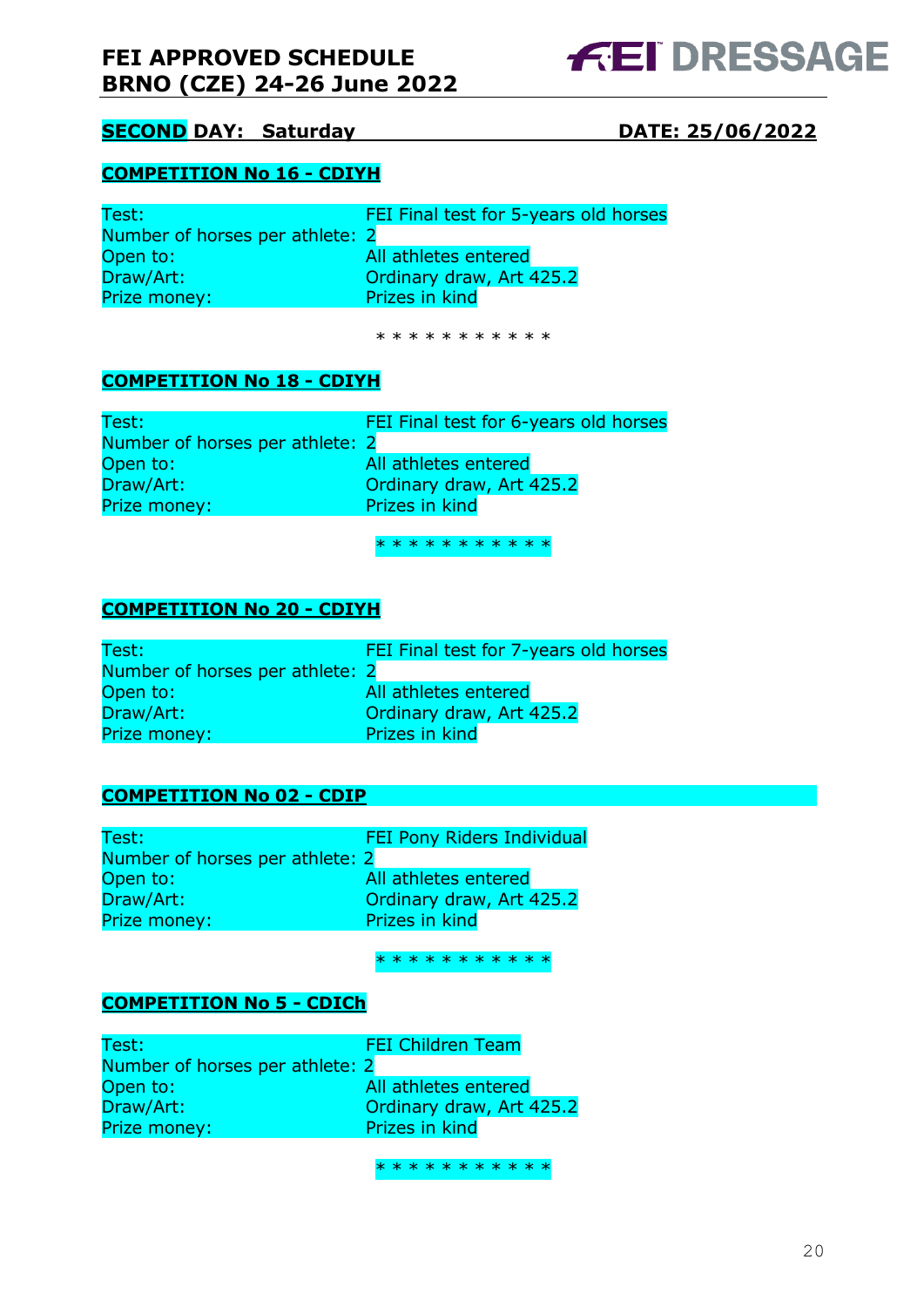

#### **COMPETITION No 08 - CDIJ**

| Test:                           | FEI Junior Individual    |
|---------------------------------|--------------------------|
| Number of horses per athlete: 2 |                          |
| Open to:                        | All athletes entered     |
| Draw/Art:                       | Ordinary draw, Art 425.2 |
| Prize money:                    | 300€                     |
| Breakdown:                      | 80/70/50/40/30/30        |

\* \* \* \* \* \* \* \* \* \*

#### **COMPETITION No 11 - CDIY**

| Test:                           | FEI Young riders Individual |
|---------------------------------|-----------------------------|
| Number of horses per athlete: 2 |                             |
| Open to:                        | All athletes entered        |
| Draw/Art:                       | Ordinary draw, Art 425.2    |
| Prize money:                    | 300€                        |
| Breakdown:                      | 80/70/50/40/30/30           |
|                                 |                             |

\* \* \* \* \* \* \* \* \* \* \*

#### **COMPETITION No 13 – CDIU25**

| Test:                           | FEI Grand Prix 16-25         |
|---------------------------------|------------------------------|
| Number of horses per athlete: 2 |                              |
| Open to:                        | All athletes entered         |
| Draw/Art:                       | Ordinary draw, Art 425.2.1.a |
| Prize money:                    | Prizes in kind               |

#### **COMPETITION No 22 – CDI3\***

| Test:                           | FEI Intermediate I       |
|---------------------------------|--------------------------|
| Number of horses per athlete: 2 |                          |
| Open to:                        | All athletes entered     |
| Draw/Art:                       | Ordinary draw, Art 425.2 |
| Prize money:                    | 600 EUR                  |
| Breakdown:                      | 200/150/100/70/40/40     |

\* \* \* \* \* \* \* \* \* \* \*

#### **COMPETITION No 26 – CDI-W**

| Test:                           | FEI Short Grand Prix                               |
|---------------------------------|----------------------------------------------------|
| Number of horses per athlete: 2 |                                                    |
| Open to:                        | All athletes entered                               |
| Draw/Art:                       | Art 425.2.2: in reverse order of the World Ranking |
|                                 | List (in groups of five)                           |
| Total prize money:              | 1000€                                              |
| Breakdown:                      | 330/230/180/100/80/80                              |
|                                 |                                                    |

\* \* \* \* \* \* \* \* \* \* \*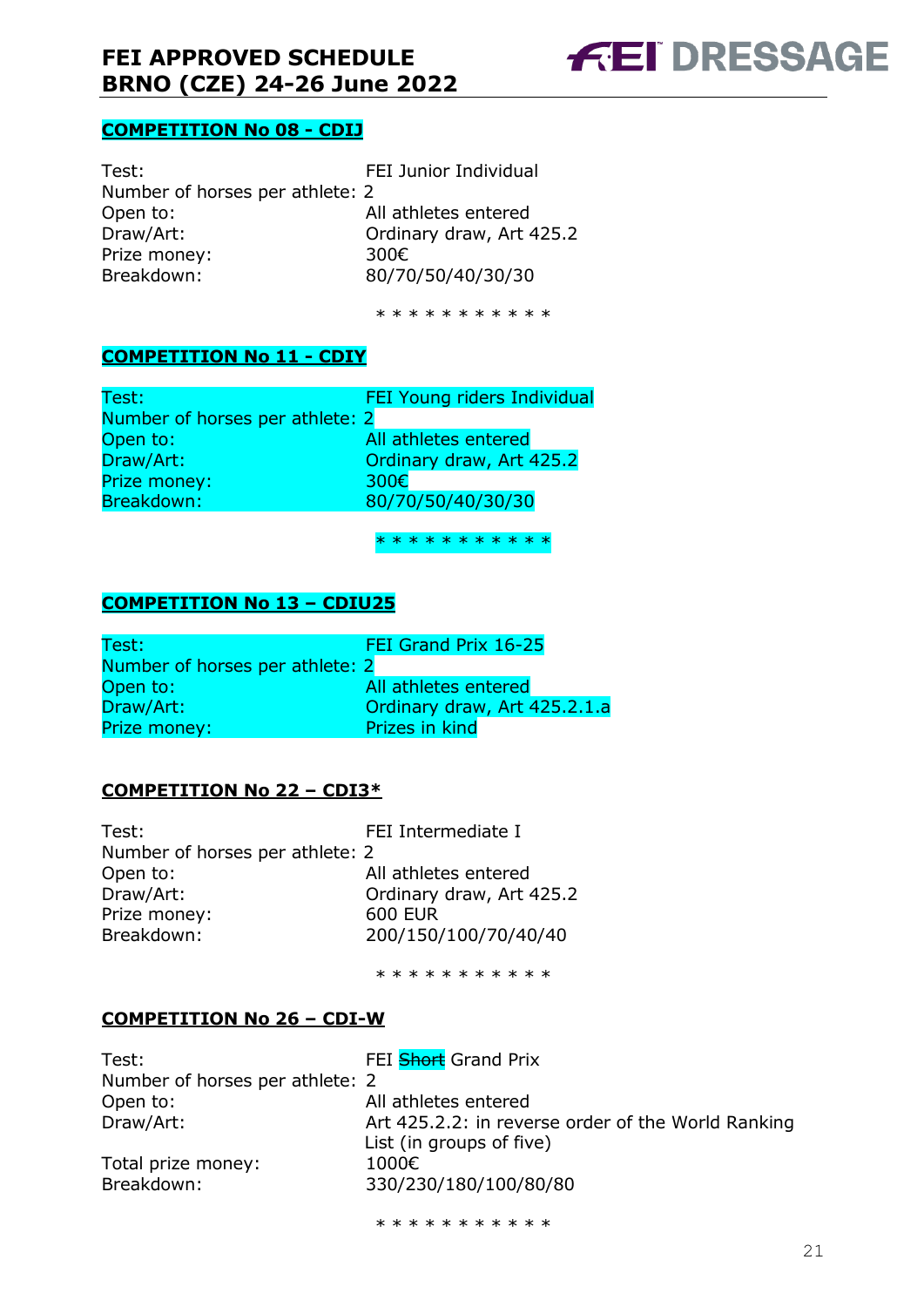

#### **COMPETITION No 25 – CDI3\***

| Test:                           | <b>Grand Prix Special</b>                            |
|---------------------------------|------------------------------------------------------|
| Number of horses per athlete: 1 |                                                      |
| Open to:                        | compulsory for the 15 best athlete/horse             |
|                                 | combinations from the Grand Prix, competition 24. If |
|                                 | an athlete withdraws the next best moves up.         |
| Draw/Art:                       | Draw in groups of 5 acc. to. Art. 425.4              |
| Prize money:                    | 1000€                                                |
| Breakdown:                      | 330/230/180/100/80/80                                |
|                                 |                                                      |

\* \* \* \* \* \* \* \* \* \*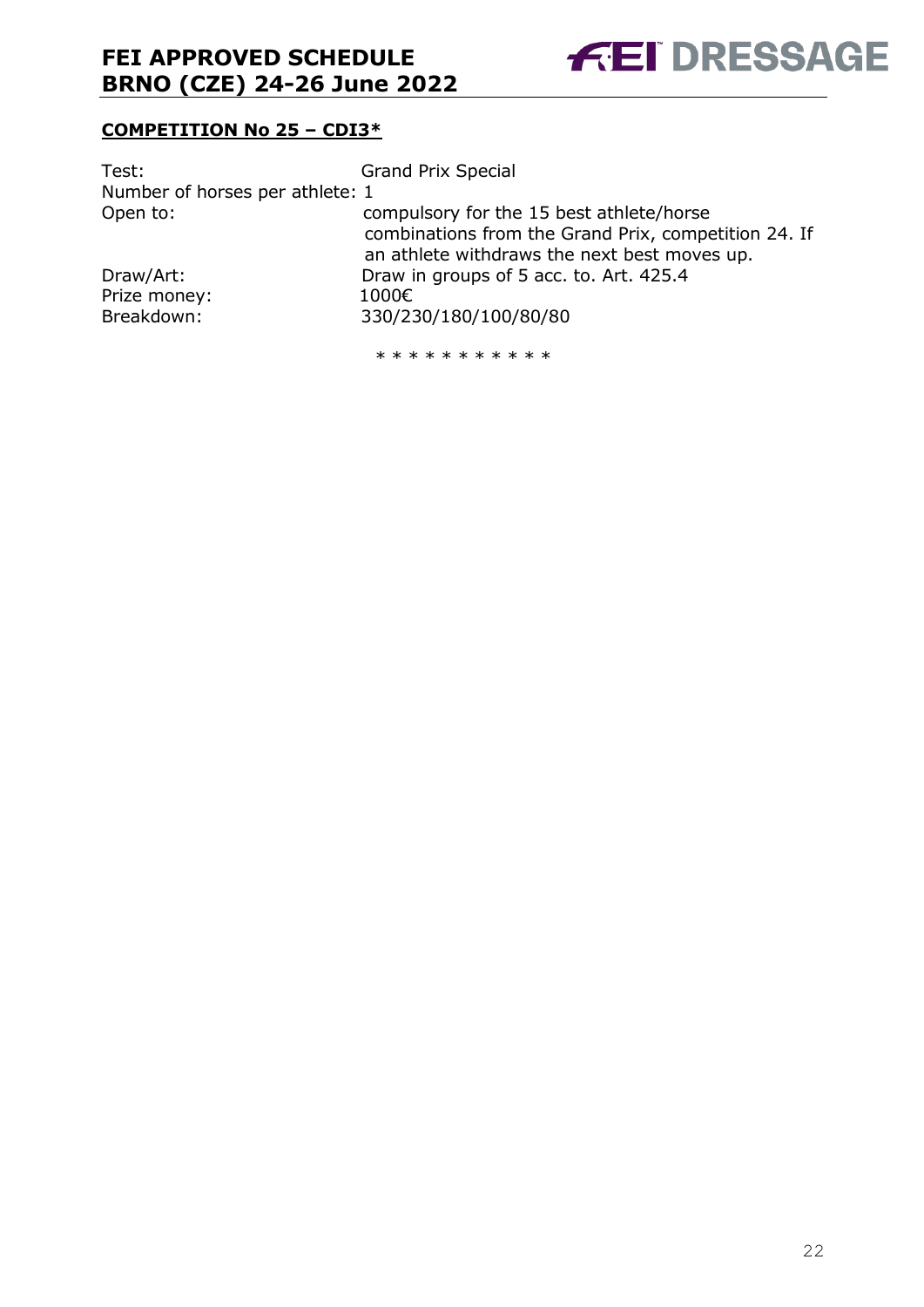#### **THIRD DAY: Sunday DATE: 26/06/2022**

#### **COMPETITION No 06 - CDICh**

| Test:                           | <b>FEI Children Individual</b>                      |
|---------------------------------|-----------------------------------------------------|
| Number of horses per athlete: 1 |                                                     |
| Open to:                        | the 18 best combinations from the Children Team,    |
|                                 | competition 05.                                     |
| Draw/Art:                       | acc. to Article 425.8 Draw in groups of five (5) in |
|                                 | reverse order from competition 05; first drawn a    |
|                                 | group of three (3), placed 18th - 16th.             |
| Total prize money:              | Prizes in kind                                      |

#### **COMPETITION No 03 - CDIP**

| Test:                           | FEI Pony Riders Freestyle                               |
|---------------------------------|---------------------------------------------------------|
| Music:                          | Sound carrier (2 copies USB) have to be given to the    |
|                                 | show office the previous evening.                       |
| Number of horses per athlete: 1 |                                                         |
| Open to:                        | compulsory for the best 18 combinations from the        |
|                                 | Pony Individual competition 02. If                      |
|                                 | an athlete withdraws the next best moves up.            |
| Draw/Art:                       | Art 425.5 within groups of five in reverse order of the |
|                                 | results of the Pony individual comp. 02 (first drawn a  |
|                                 | group of three $(3)$ , placed 18th - $16th$             |
| Prize money:                    | Prizes in kind                                          |
|                                 |                                                         |

\* \* \* \* \* \* \* \* \* \* \*

#### **COMPETITION No 9 - CDIJ**

| Test:                           | FEI Juniors Freestyle                                    |
|---------------------------------|----------------------------------------------------------|
| Music:                          | Sound carrier (2 copies USB) have to be given to the     |
|                                 | show office the previous evening.                        |
| Number of horses per athlete: 1 |                                                          |
| Open to:                        | compulsory for the best 18 combinations from the         |
|                                 | Junior Individual competition 08. If                     |
|                                 | an athlete withdraws the next best moves up.             |
| Draw/Art:                       | Art 425.5 within groups of five in reverse order of the  |
|                                 | results of the Junior individual comp. 08 (first drawn a |
|                                 | group of three $(3)$ , placed 18th - $16th$              |
| Prize money:                    | 400€                                                     |
| Breakdown:                      | 130/90/70/50/30/30                                       |
|                                 | * * * * * * * * * * *                                    |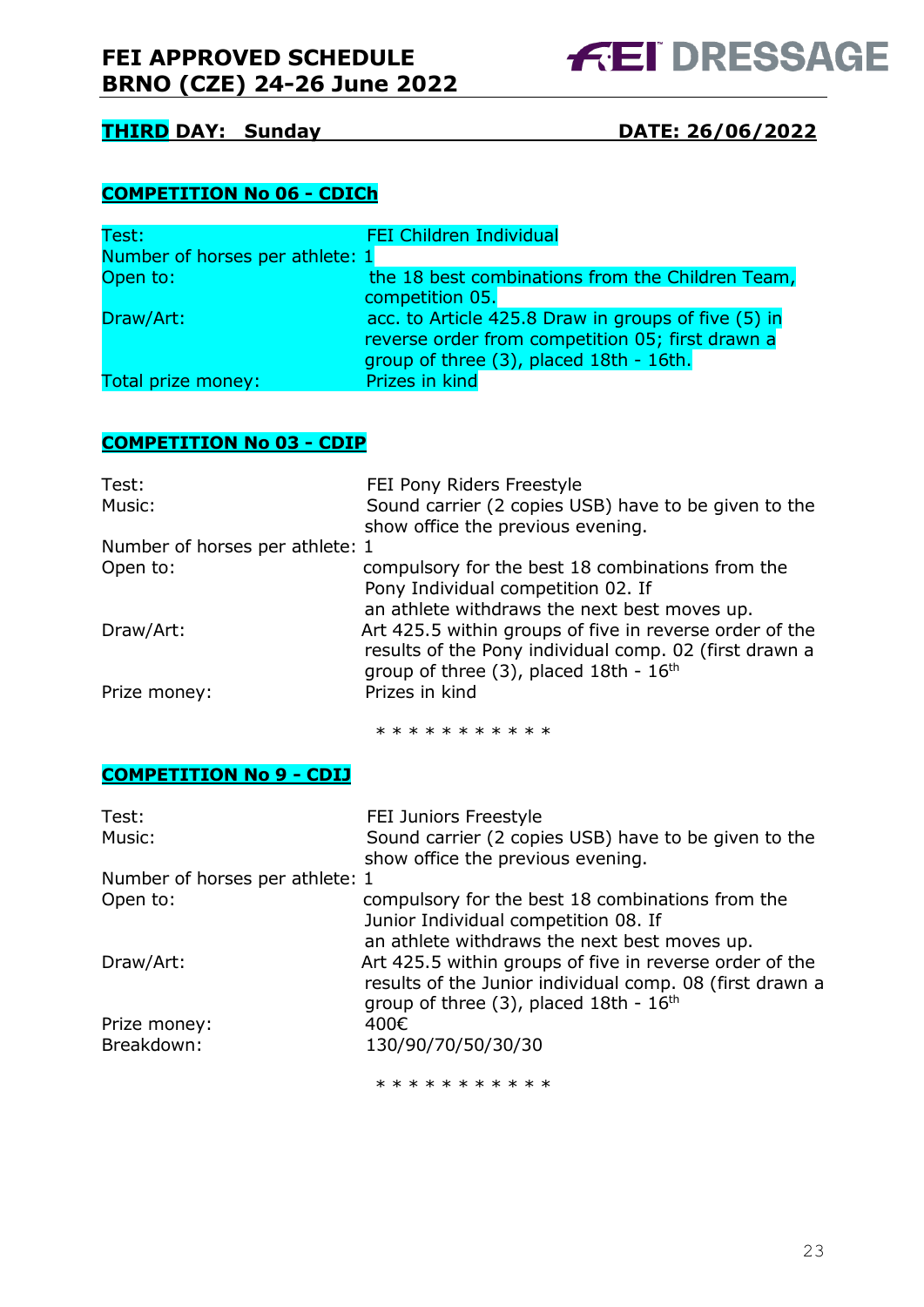

#### **COMPETITION No 12 - CDIY**

| Test:                           | FEI Young Riders Freestyle                              |
|---------------------------------|---------------------------------------------------------|
| Music:                          | Sound carrier (2 copies USB) have to be given to the    |
|                                 | show office the previous evening.                       |
| Number of horses per athlete: 1 |                                                         |
| Open to:                        | compulsory for the best 18 combinations from the        |
|                                 | Young Riders Individual competition 11. If              |
|                                 | an athlete withdraws the next best moves up.            |
| Draw/Art:                       | Art 425.5 within groups of five in reverse order of the |
|                                 | results of the Young Riders individual comp. 11 (first  |
|                                 | drawn a group of three $(3)$ , placed 18th - $16th$     |
| Prize money:                    | 400€                                                    |
| Breakdown:                      | 130/90/70/50/30/30                                      |
|                                 | * * * * * * * * * * *                                   |

#### **COMPETITION No 23 – CDI3\***

| Test:                           | FEI Intermediate I Freestyle                         |
|---------------------------------|------------------------------------------------------|
| Music:                          | Sound carrier (2 copies USB) have to be given to the |
|                                 | show office the previous evening.                    |
| Number of horses per athlete: 1 |                                                      |
| Open to:                        | compulsory for the best 15 combinations from the     |
|                                 | Intermediate I competition 22. If                    |
|                                 | an athlete withdraws the next best moves up.         |
| Draw/Art:                       | Draw in groups of 5 acc. to. Art. 425.5              |
| Prize money:                    | 800€                                                 |
| Breakdown:                      | 250/190/150/90/60/60                                 |
|                                 |                                                      |

\* \* \* \* \* \* \* \* \* \*

#### **COMPETITION No 27 – CDI-W**

| Test:                           | FEI Grand Prix Freestyle                             |
|---------------------------------|------------------------------------------------------|
| Music:                          | Sound carrier (2 copies USB) have to be given to the |
|                                 | show office the previous evening.                    |
| Number of horses per athlete: 1 |                                                      |
| Open to:                        | compulsory for the best 15 combinations from the     |
|                                 | <b>Short</b> Grand Prix competition 26. If           |
|                                 | an athlete withdraws the next best moves up.         |
| Draw/Art:                       | Draw in groups of 5 acc. to. Art. 425.5              |
| Prize money:                    | 3000€                                                |
| Breakdown:                      | 1 100/800/550/300/150/100                            |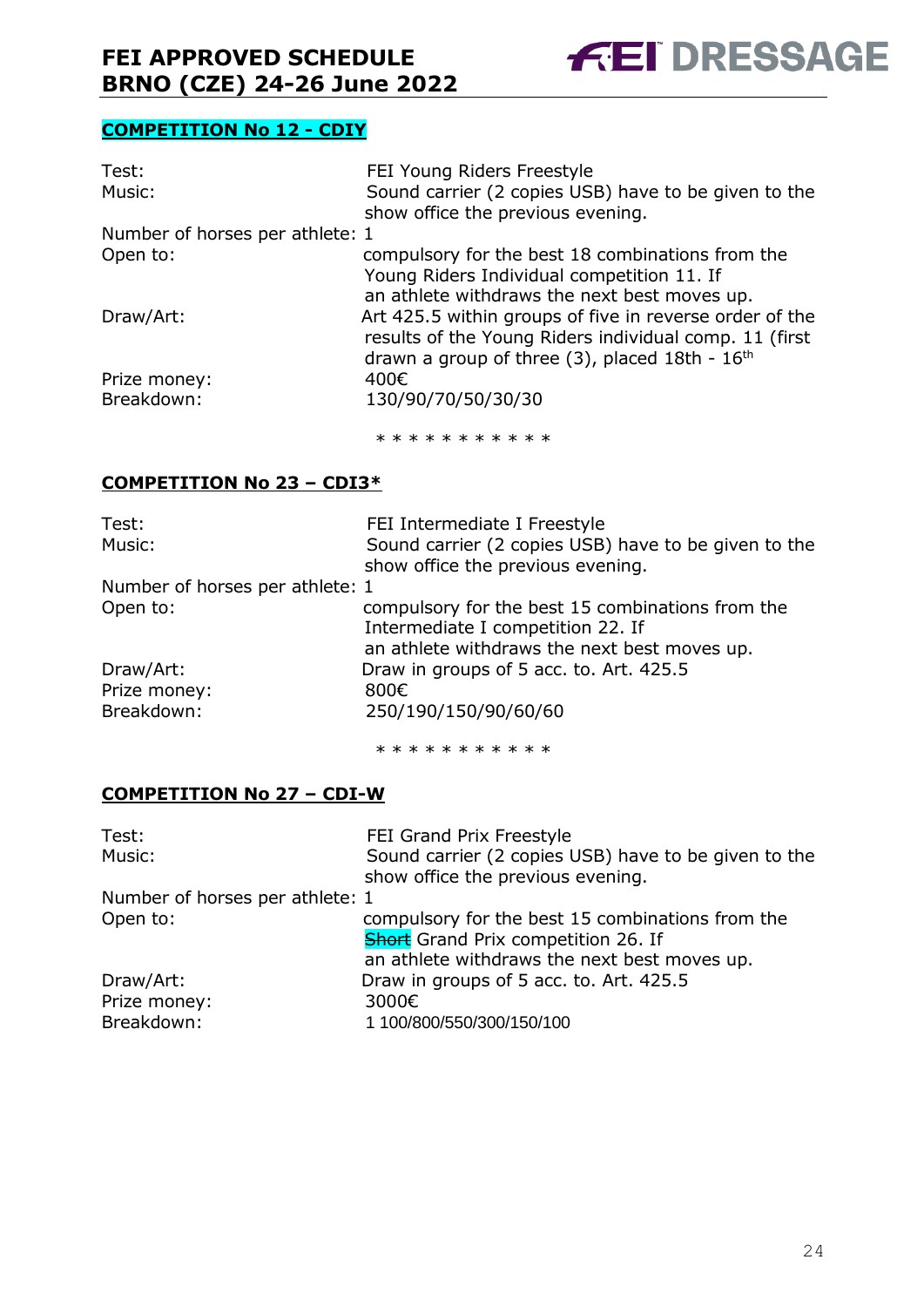

#### **COMPETITION No 14 – CDIU25**

| Test:                           | <b>FEI Grand Prix Freestyle</b>                         |
|---------------------------------|---------------------------------------------------------|
| Music:                          | Sound carrier (2 copies USB) have to be given to the    |
|                                 | show office the previous evening.                       |
| Number of horses per athlete: 1 |                                                         |
| Open to:                        | compulsory for the best 15 combinations from the        |
|                                 | Grand Prix 16-25 competition 13. If                     |
|                                 | an athlete withdraws the next best moves up.            |
| Draw/Art:                       | Art 425.5 within groups of five in reverse order of the |
|                                 | results of the Grand Prix 16-25 (group of riders        |
|                                 | placed 11-15th in the FEI Grand Prix 16-25 will start   |
|                                 | first)                                                  |
| Prize money:                    | Prizes in kind                                          |
|                                 |                                                         |
|                                 | * * * * * * * * * * *                                   |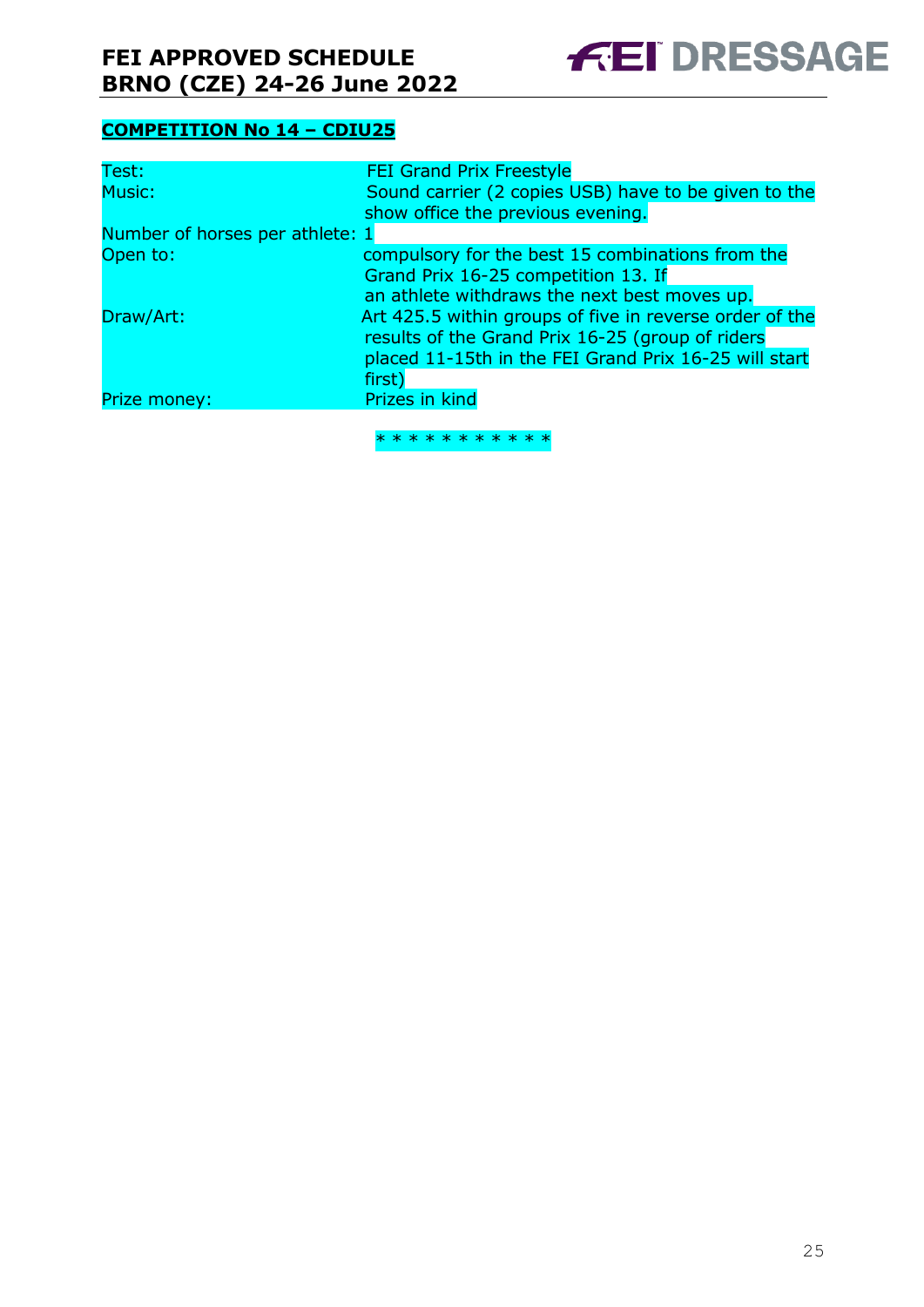## <span id="page-25-0"></span>**X. FACILITIES OFFERED**

#### <span id="page-25-1"></span>**1.ATHLETES**

#### **Accommodation.**

Hotel: Hotel Panska licha

Address: Panska licha 6, 61400 Brno

Telephone: +420 733644651

At the expense of the Organiser  $\Box$  or the Athlete  $\boxtimes$ 

Accommodated (bed and breakfast) from 1990 CZK to 2490 CZK

#### **Meals.**

At the expense of the Organiser  $\Box$  or the Athlete  $\boxtimes$ Meals provided from 40 CZK to 500 CZK

One meal per day will be provided free of charge for CDIOY/CDIOJ/CDIOCh/CDIOP Athletes and Chefs d'Equipe

#### <span id="page-25-2"></span>**2.GROOMS**

#### **Accommodation.**

Requests for accommodation must be sent with entries.

At the expense of the Organiser  $\Box$  or the Athlete  $\boxtimes$ 

Accommodated (bed and breakfast) from 1990 CZK to 2490 CZK

#### **Meals.**

At the expense of the Organiser  $\square$  or the Athlete  $\boxtimes$ Meals provided from 40 CZK to 500 CZK

**N.B.** Organiser's must provide proper sanitary conditions. The showering facilities should be sufficient for both male and female grooms with hot and cold water. Shower facilities as well as restrooms should at all times be in a state of cleanliness.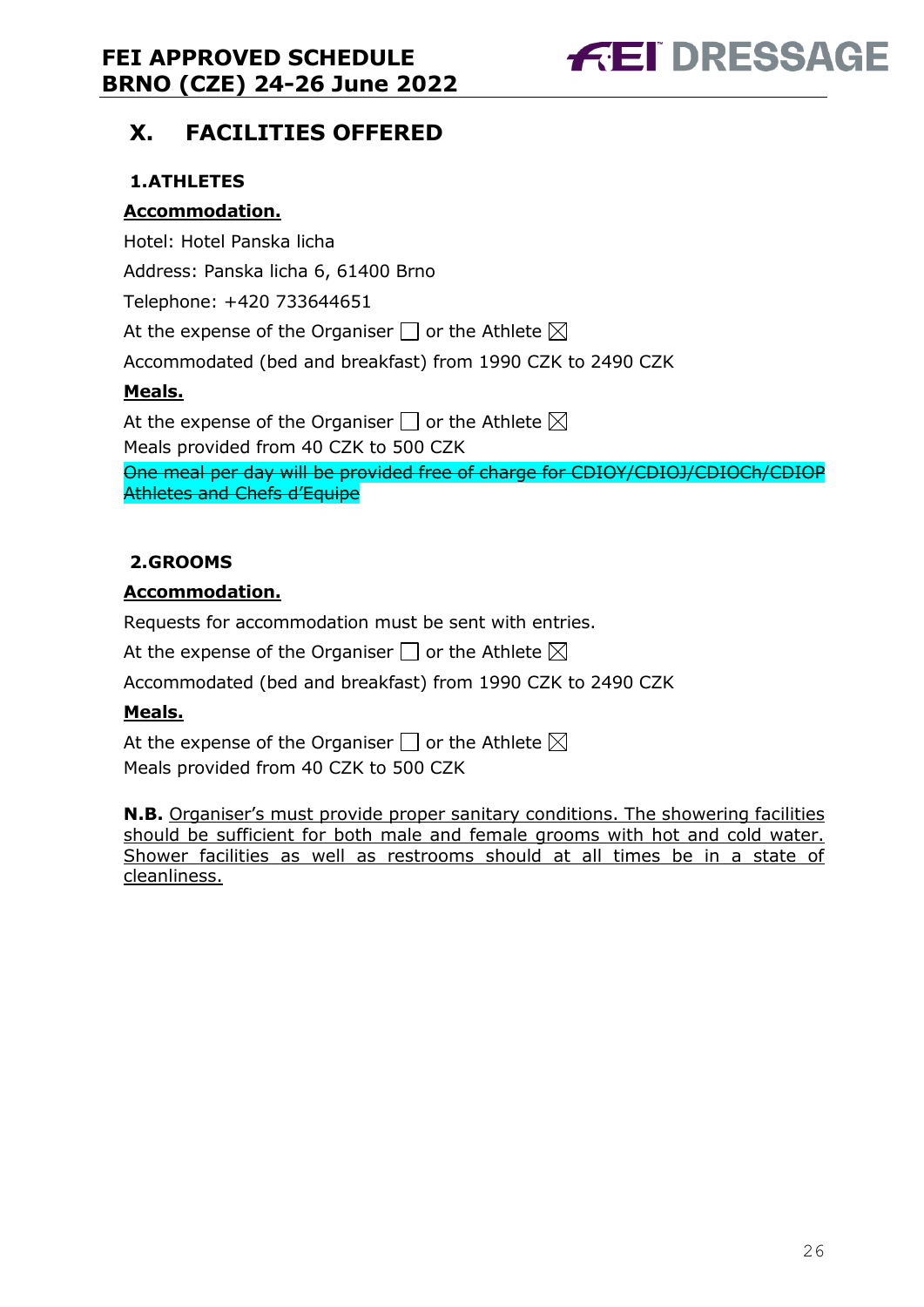## <span id="page-26-0"></span>**XI. LOGISTICAL/ADMINISTRATIVE/TECHNICAL INFORMATION**

#### <span id="page-26-1"></span>**1.DRAW**

Location of the draw: Show office

#### <span id="page-26-2"></span>**2.COMPETITION ARENA(S)**

Total dimensions: 40x80m/20x60m (Competition arena - dimensions: 20 x 60 m) Type of Footing: Sand and Textile

#### <span id="page-26-3"></span>**3.PRACTICE ARENA(S)**

Total dimensions: 40x60m/20x60m (Competition arena - dimensions: 20 x 60 m) Type of Footing: Sand and Textile

#### <span id="page-26-4"></span>**4.STABLES**

Size of boxes: 3 m x 3 m (at least 3m x 3m)

An adequate number of stables must be at least 4m x 3m to accommodate the larger Horses.

#### <span id="page-26-5"></span>**5.PAPERLESS JUDGING**

It is compulsory to have a certified software/solution in order to offer Paperless Judging at FEI Dressage Events.

Will you use a FEI Certified Paperless Judging Software/Solution to manage judging at your Event? (The list of Certified Service Providers is available here: [https://inside.fei.org/fei/your-role/it-services/it-providers/list\)](https://inside.fei.org/fei/your-role/it-services/it-providers/list)

No  $\boxtimes$  and as OC, we confirm that no Paperless Judging Software/Solution will be used.

#### <span id="page-26-6"></span>**6.SCORING PROVIDER/TIMING PROVIDER**

Will you use a FEI Certified Service Provider to manage the scoring and timing at your Event? (The list of Certified Service Providers is available here: [https://inside.fei.org/fei/your-role/it-services/it-providers/list\)](https://inside.fei.org/fei/your-role/it-services/it-providers/list)

No  $\boxtimes$ 

Contact person at Event:

Name: Jacek Ryczywolski

FEI ID number: 10109685

Contact email: j.ryczywolski@gmail.com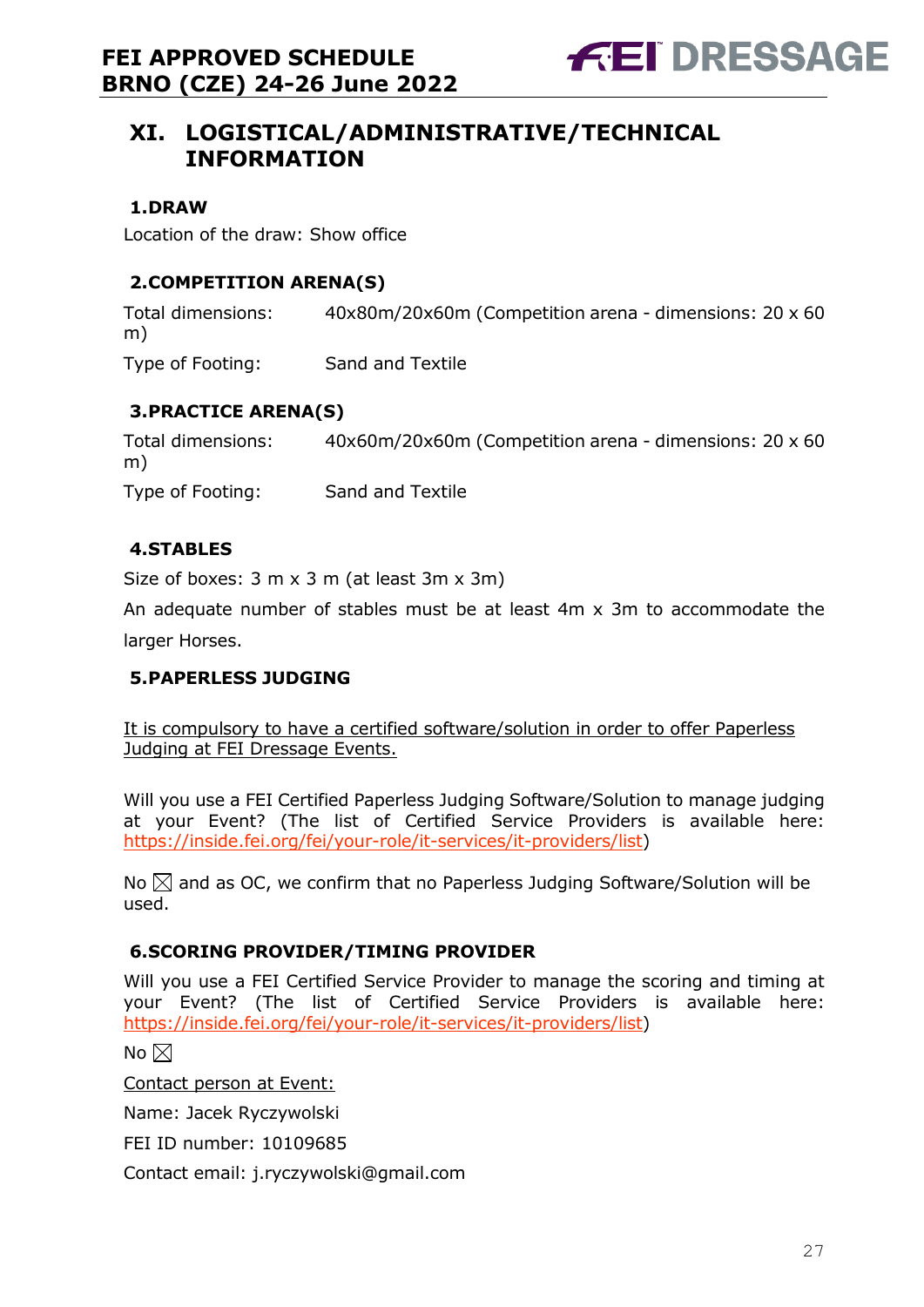

The FEI may require to be provided with real time results data feed of your Events according to FEI requirements; in this case you and your provider will be informed accordingly.

#### <span id="page-27-0"></span>**7.AVERAGE SCORE/OPEN SCORING**

Average Score and Open Scoring: Yes  $\Box$  No  $\boxtimes$ 

#### <span id="page-27-1"></span>**8.OTHER TECHNOLOGY/SERVICE PROVIDER(S)**

Will you use other technology/service provider(s) at your Event?

No  $\boxtimes$ 

#### <span id="page-27-2"></span>**9.PRIZE GIVING CEREMONY**

The number of athletes required to present themselves for the prize giving ceremony of each competition is 6

All prize giving ceremonies must strictly follow the **Covid-19 guidelines for Prize giving protocols and media activities.**

#### <span id="page-27-3"></span>**10. ADVERTISING ON ATHLETES AND HORSES**

The athletes are authorised to carry the logo of their personal sponsor. The Chief Steward will check that the advertising and publicity on athletes and horses complies with the FEI General Regulations, Art. 135.

#### <span id="page-27-4"></span>**11. TICKETING**

Are you selling ticket for spectator to attend your event: Yes  $\Box$  No  $\boxtimes$ 

#### <span id="page-27-5"></span>**12. BETTING**

Betting will be authorised by the Organiser: Yes  $\square$  No  $\boxtimes$ 

#### <span id="page-27-6"></span>**13. TRANSPORT REIMBURSMENT HORSES/PONIES**

Transport expenses to be paid by the Organiser  $\Box$  at early per km or to be paid by the Athlete  $\boxtimes$ 

#### <span id="page-27-7"></span>**14. WELCOME**

The time and date of arrival of athletes, horses and their means of transport must be given to the Organiser in order to facilitate them on arrival.

#### <span id="page-27-8"></span>**15. LOCAL TRANSPORTATION - ARRANGEMENTS FROM HOTEL TO SHOWGROUNDS**

Walking distance  $\boxtimes$ 

Organiser Shuttle Service  $\Box$ 

Public Transport  $\boxtimes$  to be paid by the Organiser  $\Box$  or the Athlete  $\boxtimes$ 

If paid by the Athlete, approximate cost per round trip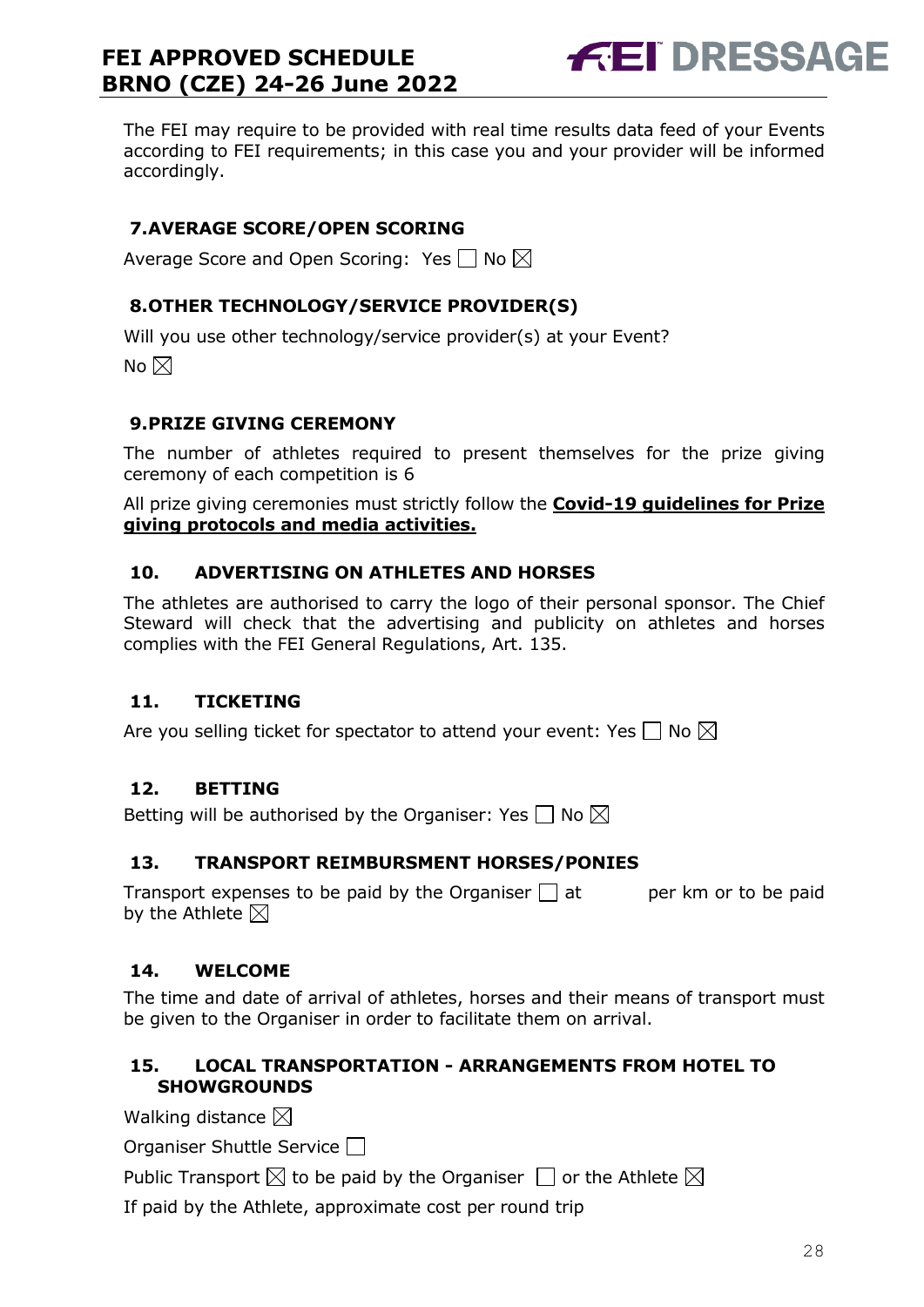

Taxi  $\boxtimes$  to be paid by the Organiser  $\Box$  or the Athlete  $\boxtimes$ 

If paid by the Athlete, approximate cost per round trip

#### <span id="page-28-0"></span>**16. ENTRY RIGHT TO SHOWGROUNDS/ACCREDITED PERSONS**

Entry right to the stable areas according to the FEI Veterinary Regulations, Art. 1008-1009.

NUMBER ACCREDITED PERSONS:

Athlete: 1 Partner: 1 Groom: 1 Horse Owner: 2 two (2) accreditations per horse acc. to FEI Passport Other: 1 chief equipe per team

#### <span id="page-28-1"></span>**17. SUSTAINABILITY**

Please consider the environment when organising an FEI Event. Please find useful information on FEI Sustainability here:

<http://inside.fei.org/fei/your-role/organisers/handbook>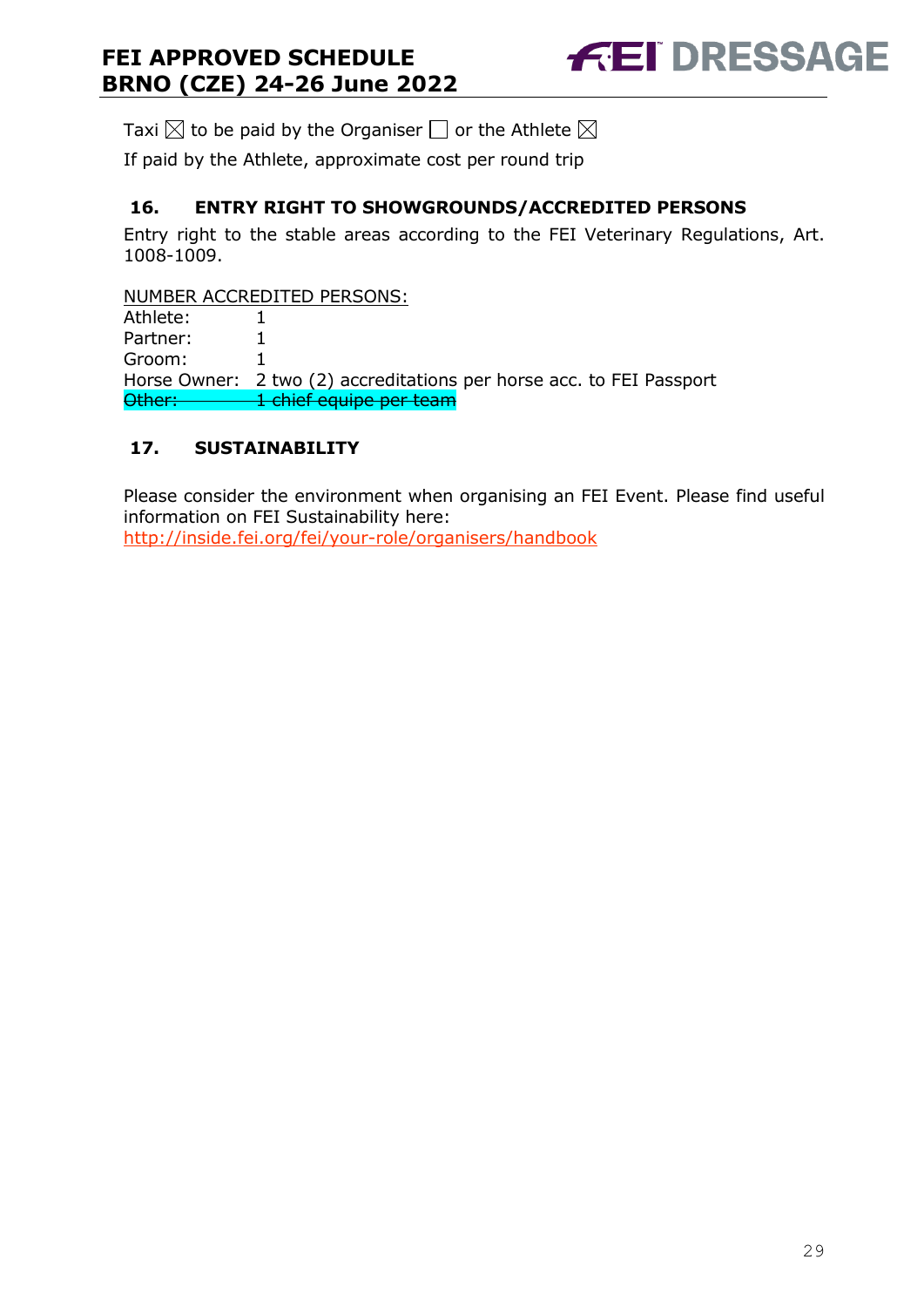## <span id="page-29-0"></span>**XII. VETERINARY MATTERS**

#### <span id="page-29-1"></span>**1.CUSTOMS FORMALITIES**

N/A

#### <span id="page-29-2"></span>**2.HEALTH REQUIREMENTS**

#### **GENERAL**

In accordance with the FEI Code of Conduct for the Welfare of the Horse it is imperative that all Horses at FEI Events are physically fit and free from infectious disease before being allowed to compete.

#### **ENTRY OF HORSES**

Required health tests and vaccinations: Negative Coggins test

The competitors have to arrange their own transportation and are moreover

responsible for arranging custom formalities.

Non EC competitors are strongly advised to travel with an ATA - Carnet; there is

no custom agency in charge

- Horses must be subjected to a negative Coggings test (not more than 12 month old)

- Every rider has to bring their own clinical thermometer.

- Stables and common areas will be strictly disinfected before horse's arrival on place and sterilization supplies for hands and equipment will be at disposal in the stables.

- On arrival on the place, a horse examination will be carried out by a veterinarian before entering in the stables, with a possibility of refusal of suspected horses and their transport partners.

- Temperature of the horses in the FEI stable must be checked twice a day and listed on a clipboard outside the box and FEI HorseApp.

#### <span id="page-29-3"></span>**3.NATIONAL REQUIREMENTS**

N/A

#### <span id="page-29-4"></span>**4.PONIES**

FEI Veterinary Regulations, Chapter IX and Annex IX: For all Pony Events, Ponies must be available for Pony Measurement if requested by the FEI.

#### <span id="page-29-5"></span>**5.INJURY SURVEILLANCE**

FEI Veterinary Regulations, Chapter VIII: Horses participating in FEI Events are subject to injury surveillance protocols; and in the event of fatality, a post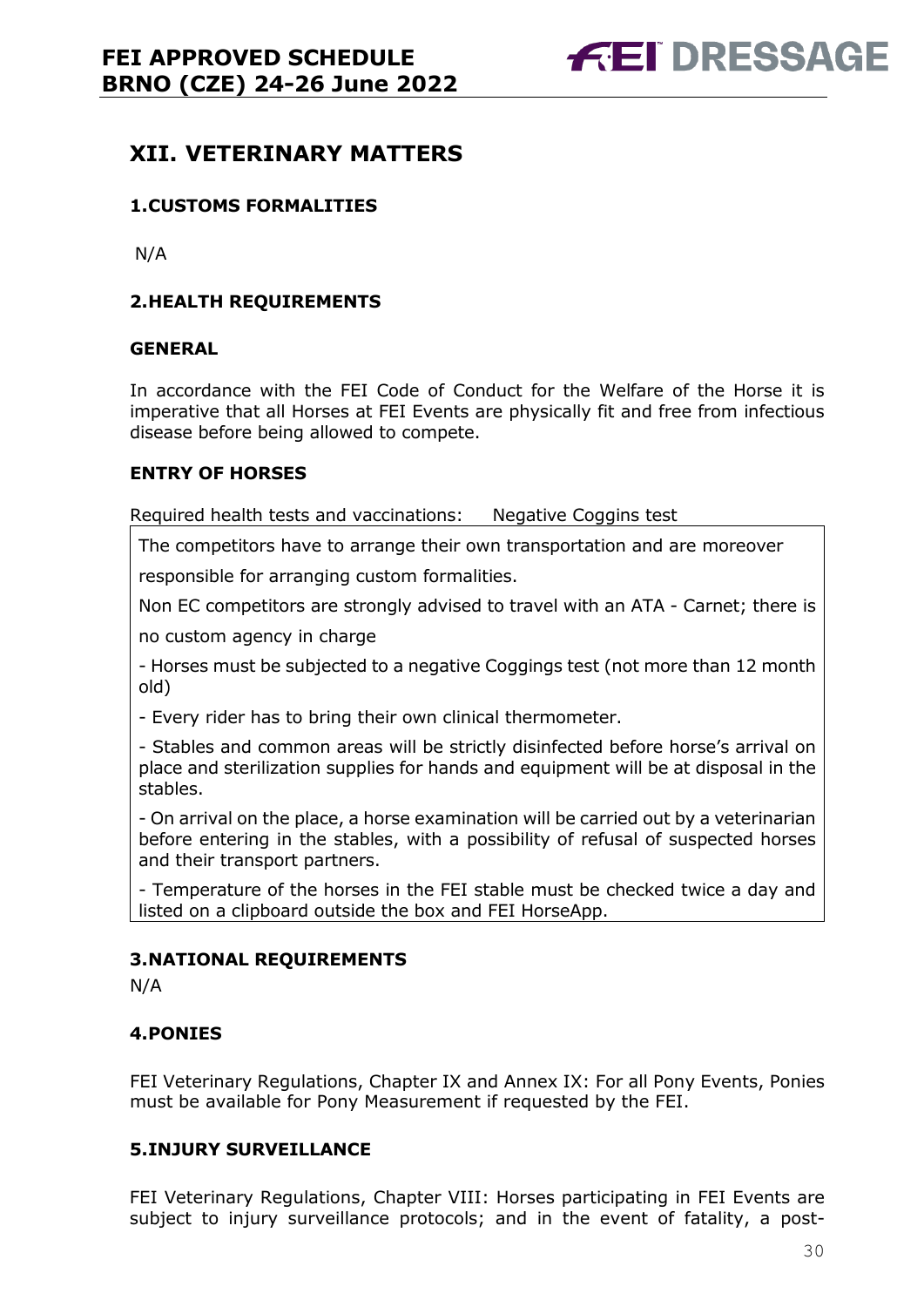mortem examination.

#### <span id="page-30-0"></span>**6.TRANSPORT OF HORSES**

Horses must be fit to travel and be transported in suitable vehicles. Any government requirements for disease testing and control must be requested well in advance, to ensure that the horse is in compliance by the time of arrival at the border of the country where the Event is taking place. Athletes, or their representatives, have the responsibility to comply with national legislation in both their country of origin and the host nation of the Event. Where necessary athletes must contact local government authorities or veterinary advisors for information regarding animal health requirements and transport legislation. Within the European Union (EU), this includes EU Council Regulation (EC) No 1/2005 concerning the protection of animals during transport within the Member States of the EU.

#### <span id="page-30-1"></span>**7.VENUE ARRIVAL INFORMATION & FITNESS TO COMPETE**

#### **7.1 PASSPORTS. FEI General Regulations, Art. 137**

#### **For all issues relating to FEI Horse Passports/FEI Recognition Cards please contact your National Federation.**

All Horses competing at FEI Events must be registered with the FEI.

FEI Passports or FEI Recognition Cards (for those Horses with a national passport approved by the FEI) are compulsory for FEI Events.

NB: Horses entered in CIMs in their country of residence are not required to have an FEI Passport or FEI Recognition Card but must be properly registered with the FEI and identifiable (FEI General Regulations, Art. 137.2).

Athletes who do not present a Horse's Passport and/or Recognition Card, or one that is not correctly validated or fail to meet other passport requirements will be **subject to Sanctions in accordance with Annex VI of the FEI Veterinary Regulations** and may not be allowed to compete.

**NB** for Horses permanently resident in a Member State of the European Union: all Horses must have a national EU passport in compliance with EU Regulations to which a FEI Recognition card is applied. The exception to this being Horses in possession of an FEI passport which has been continually revalidated without interruption.

#### **7.2 VACCINATIONS - EQUINE INFLUENZA. FEI Veterinary Regulations, Art. 1003**

Horses competing at FEI Events must comply with the requirements for Equine Influenza vaccination in accordance with the Veterinary Regulations and as summarised below.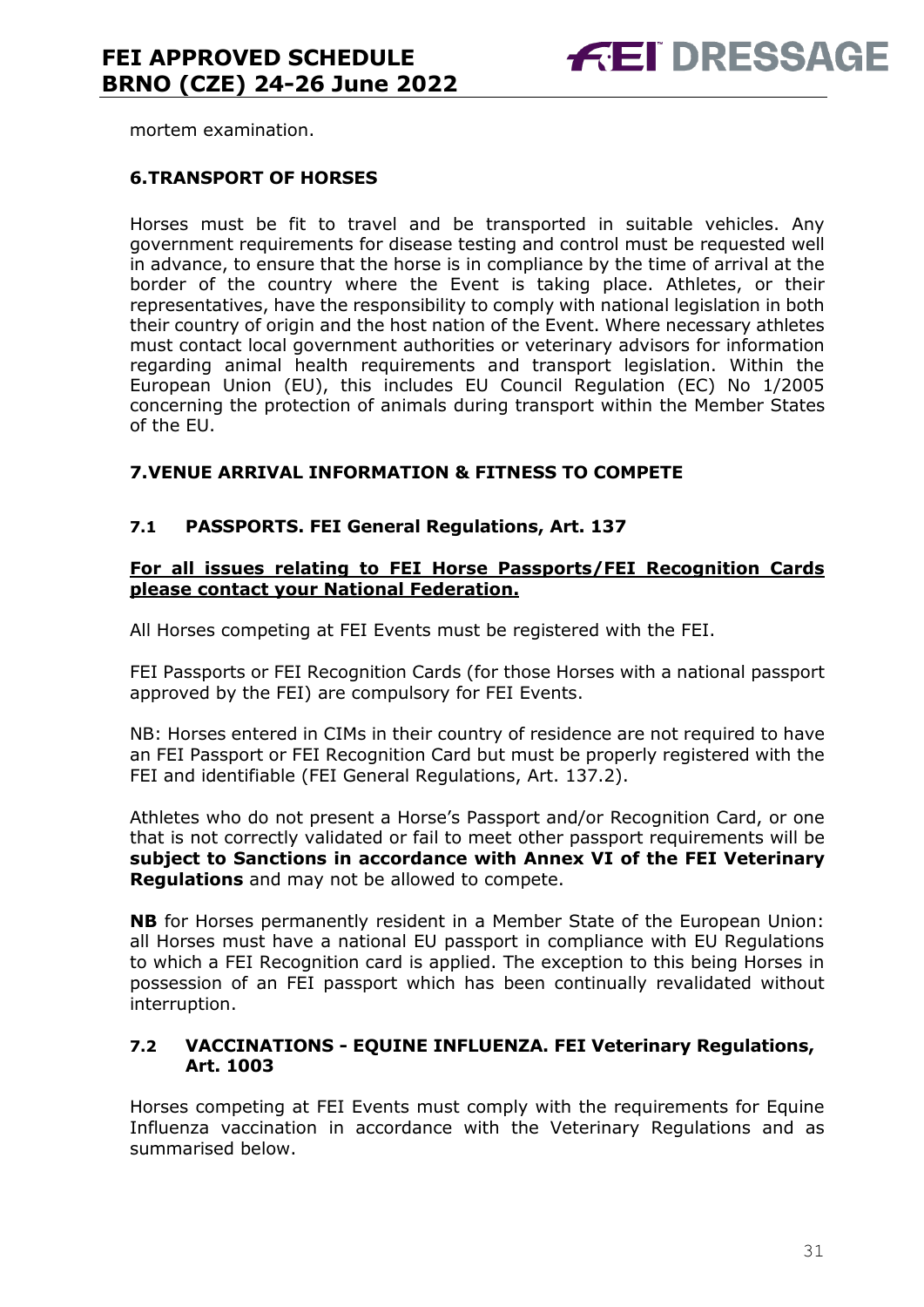| <b>VACCINATION</b>    | <b>PROTOCOL</b>                                                                                                                                                  | <b>ELIGIBILITY TO ENTER</b><br><b>VENUE</b>                                                                                                                              |
|-----------------------|------------------------------------------------------------------------------------------------------------------------------------------------------------------|--------------------------------------------------------------------------------------------------------------------------------------------------------------------------|
| <b>Primary Course</b> | $1st$ Vaccination: day 0<br>2 <sup>nd</sup> Vaccination: day 21-92                                                                                               | May compete 7 days after the<br>2 <sup>nd</sup> Vaccination                                                                                                              |
| <b>First Booster</b>  | Within 7 months of the 2nd<br>vaccination of the<br>Primary<br>Course                                                                                            | May compete for 6 months $+21$<br>days after the 2 <sup>nd</sup> vaccination of<br>the Primary Course<br>Must not compete in the 7 days<br>after receiving a vaccination |
| <b>Boosters</b>       | <b>MINIMUM:</b> within one year of<br>previous booster vaccination<br>IF COMPETING: must be in<br>the 6 months $+21$ days of the<br>booster previous vaccination | Must have been vaccinated<br>within 6 months $+21$ days<br>before arriving at the Event<br>Must not compete in the 7 days<br>after receiving a vaccination               |

All FEI registered Horses intending to compete at FEI Events (including CIMs) must be vaccinated against Equine Influenza in accordance with these Veterinary Regulations. The exception being if the applicable domestic legislation prevents the use of Equine Influenza vaccines within the relevant territory.

#### **7.3 EXAMINATION ON ARRIVAL. FEI Veterinary Regulations, Art. 1031**

On arrival at an Event venue, all Horses must undergo an examination by a veterinarian to confirm their identification from their passport and micro-chip ID (where present), their vaccination status and general health. To protect all horses attending events, any Horse with a questionable health status concerning vaccination, disease or other concerns, must be stabled within the isolation facilities provided by the Organising Committee pending a decision on entering the venue. PRs must fulfil the Horse Health Requirements via the FEI HorseApp in advance of the event which will be checked at the Examination on Arrival.

#### **7.4 HORSE INSPECTIONS. FEI Veterinary Regulations, Art. 1034-1042**

All Horses will be assessed for their fitness to compete during the Horse Inspection. Any Horse demonstrating questionable fitness may be referred to the Holding Box for further veterinary examination. Horses not deemed fit to compete by the Inspection Panel will not be permitted to compete.

#### **7.5 LIMB SENSITIVITY EXAMINATION. FEI Veterinary Regulations, Art. 1048-1053 and Annex VIII**

All Horses are subject to examination under the protocol for abnormal limb sensitivity throughout the period of an Event. For Jumping that includes, but is not limited to, between rounds and before the Jump Off. For Endurance that includes, but is not limited to, pre-ride, during the ride and after the ride. Horses may be examined once or on multiple occasions during the Period of an Event. Horses may be selected for examination under the protocol randomly or they may be targeted. All Horses selected to be tested must submit promptly to the examination or are subject to immediate disqualification. There is no obligation to examine any specific number of Horses at an Event.

#### <span id="page-31-0"></span>**8. EQUINE ANTI-DOPING AND CONTROLLED MEDICATION PROGRAMME**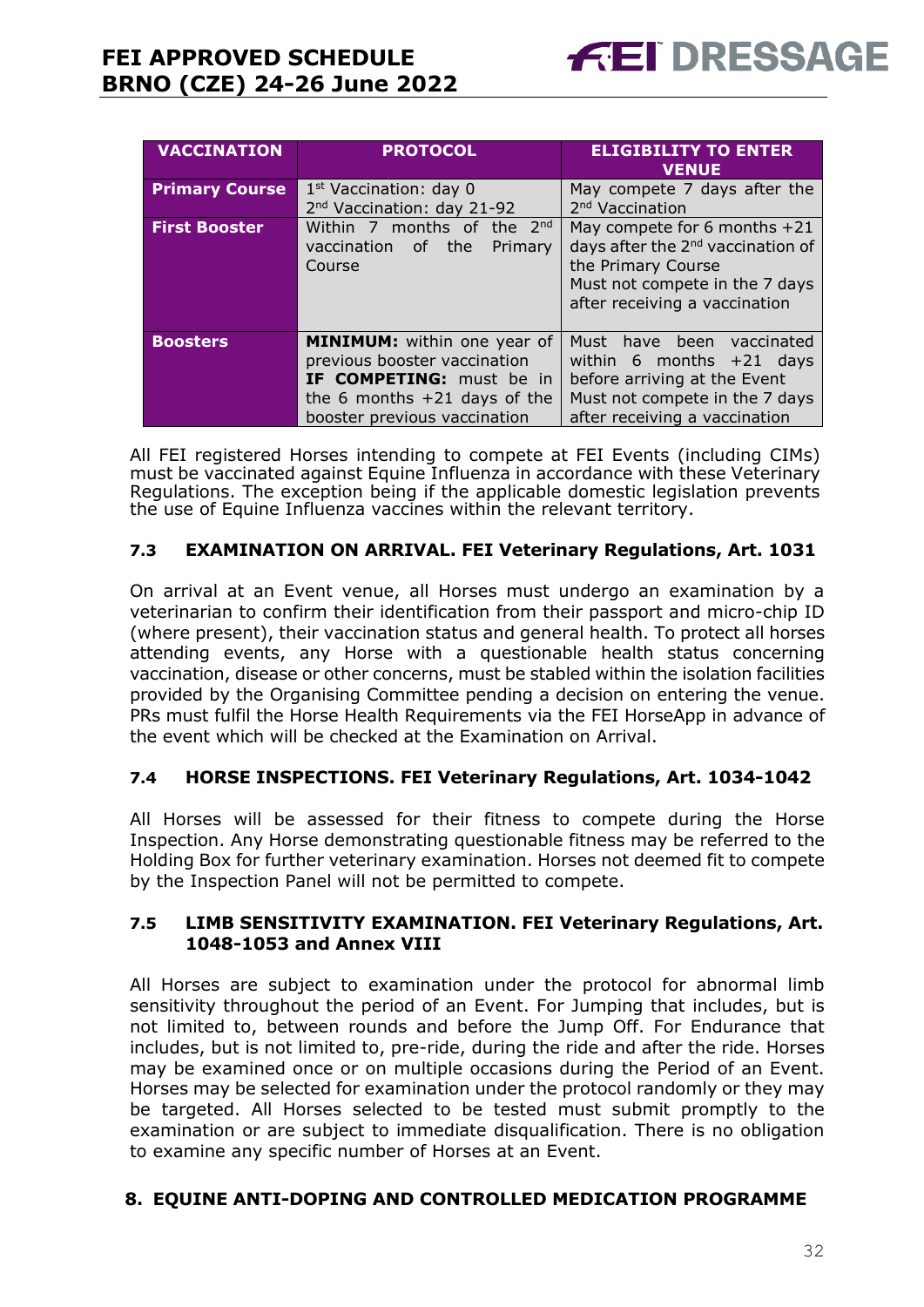#### **(EADCMP). FEI Regulations, Chapter VII**

#### **8.1 SAMPLING. FEI Veterinary Regulations, Chapter VII**

All horses competing at FEI Events may be subject to sampling for the presence of Prohibited Substances in accordance with the Anti-Doping and Controlled Medication Regulations (EADCMRs). Horses may be selected for sampling in accordance with obligatory testing, targeted or random sampling procedures. Refer to FEI Financial Charges for details of fees relating to Equine and Human Anti-Doping program (EADCMP), which OCs/NFs have the right to charge to the athlete (applicable for all FEI events worldwide).

#### **8.2 ELECTIVE TESTING. FEI Veterinary Regulations, Art. 1058**

Elective Testing may be carried out prior to an Event to check for the presence of Prohibited Substances. Please refer to https://inside.fei.org/fei/cleansport/horses for information and details.

## <span id="page-32-0"></span>**XIII. HUMAN ANTI-DOPING**

Athletes can be tested at any FEI Event, by the FEI or by other Anti-Doping Organisations with Testing jurisdiction. Organisers will have the responsibility to provide facilities and staff/volunteers to facilitate such Testing if requested by the FEI as outlined in the FEIs' Anti-doping Rules for Human Athletes (ADRHA), Art. 22.3.

The ADRHA rules are published on the FEI's website at <http://inside.fei.org/content/anti-doping-rules>

## <span id="page-32-1"></span>**XIV. ADDITIONAL INFORMATION**

#### <span id="page-32-2"></span>**1.THE FEI POLICY FOR ENHANCED COMPETITION SAFETY DURING THE COVID-19 PANDEMIC**

The FEI Policy for Enhanced Competition Safety during the Covid-19 Pandemic ("Policy") <https://inside.fei.org/fei/covid-19/return-to-play/policy-tools> is mandatory and applies for any FEI Event taking place **as of 1 July 2020**. The Policy has been developed based on currently accepted best practices by the WHO and US Center for Disease Control (CDC) and will be continually reviewed and updated as more information becomes available. It is not intended to replace the applicable guidance and policies from domestic government and health authorities, but to supplement their recommendations with sport specific considerations.

The OC shall submit the risk assessment and mitigation plan (including name and contact details of the person in charge) to the FEI as an annex to the Event Schedule, **at the latest ten (10) working days before the event's deadline for Definite Entries**.

Events for which the FEI has not received the documented risk assessment and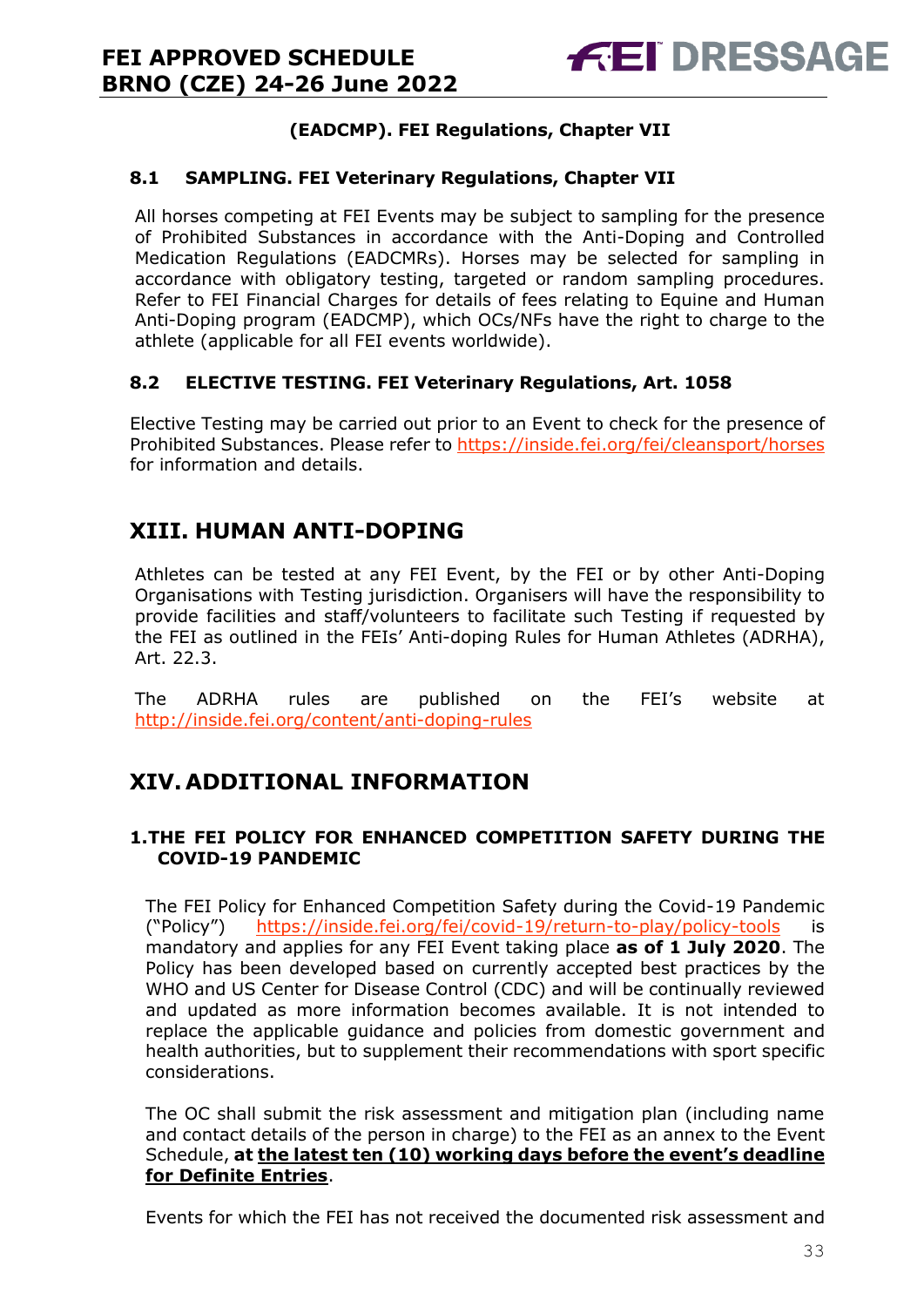mitigation measures plan in accordance with Art. 2.1.g) of the Policy, **will be removed from the FEI calendar** in accordance with the FEI General Regulations, Art. 112.3.

#### **ASSUMPTION OF RISK / WAIVER OF LIABILITY**

In consideration of being allowed to participate in the Event and related activities, all Participants (as defined in the Policy) acknowledge, appreciate, and agree that:

- 1. Participation includes possible exposure to and illness from infectious diseases including but not limited to COVID-19. While particular rules and personal discipline may reduce this risk, the risk of serious illness and death does exist; and,
- 2. The Participants knowingly and freely assume all such risks, both known and unknown, even if arising from the negligence of the OC or others, and assume full responsibility for their participation; and,
- 3. The Participants willingly agree to comply with the stated and customary terms and conditions for participation as regards protection against infectious diseases. If, however, a Participant observes any unusual or significant hazard during their presence or participation, the Participant will remove themself from participation and bring such to the attention of the nearest official immediately; and,
- 4. The Participants, for themselves and on behalf of their heirs, assigns, personal representatives and next of kin, HEREBY RELEASE AND HOLD HARMLESS THE OC AND THE FEI, their officers, officials, agents, and/or employees, other participants, sponsoring agencies, sponsors, advertisers, and if applicable, owners and lessors of premises used to conduct the event ("RELEASEES"), WITH RESPECT TO ANY AND ALL ILLNESS, DISABILITY, DEATH, or loss or damage to person or property, WHETHER ARISING FROM THE NEGLIGENCE OF RELEASEES OR OTHERWISE, to the fullest extent permitted by law.

The Participants confirm to have read this release of liability and assumption of risk agreement, fully understand its terms, and understand that they have given up substantial rights.

#### <span id="page-33-0"></span>**2.INSURANCES AND NATIONAL REQUIREMENTS**

Equestrian sports involve inherent dangerous risks. To the greatest extent permitted by law, the FEI and the FEI Event Organiser shall NOT be liable for any damages relating to loss of property or injury of any kind to Athletes, Owners, Support Personnel or Horses at or in connection with an FEI Event and the FEI expressly excludes all such liability.

#### **2.1 ATHLETES, OWNERS AND SUPPORT PERSONNEL**

#### **2.1.1 Personal Accident and Health Insurance**

It is your responsibility as an Athlete/Owner/ Support Personnel to ensure that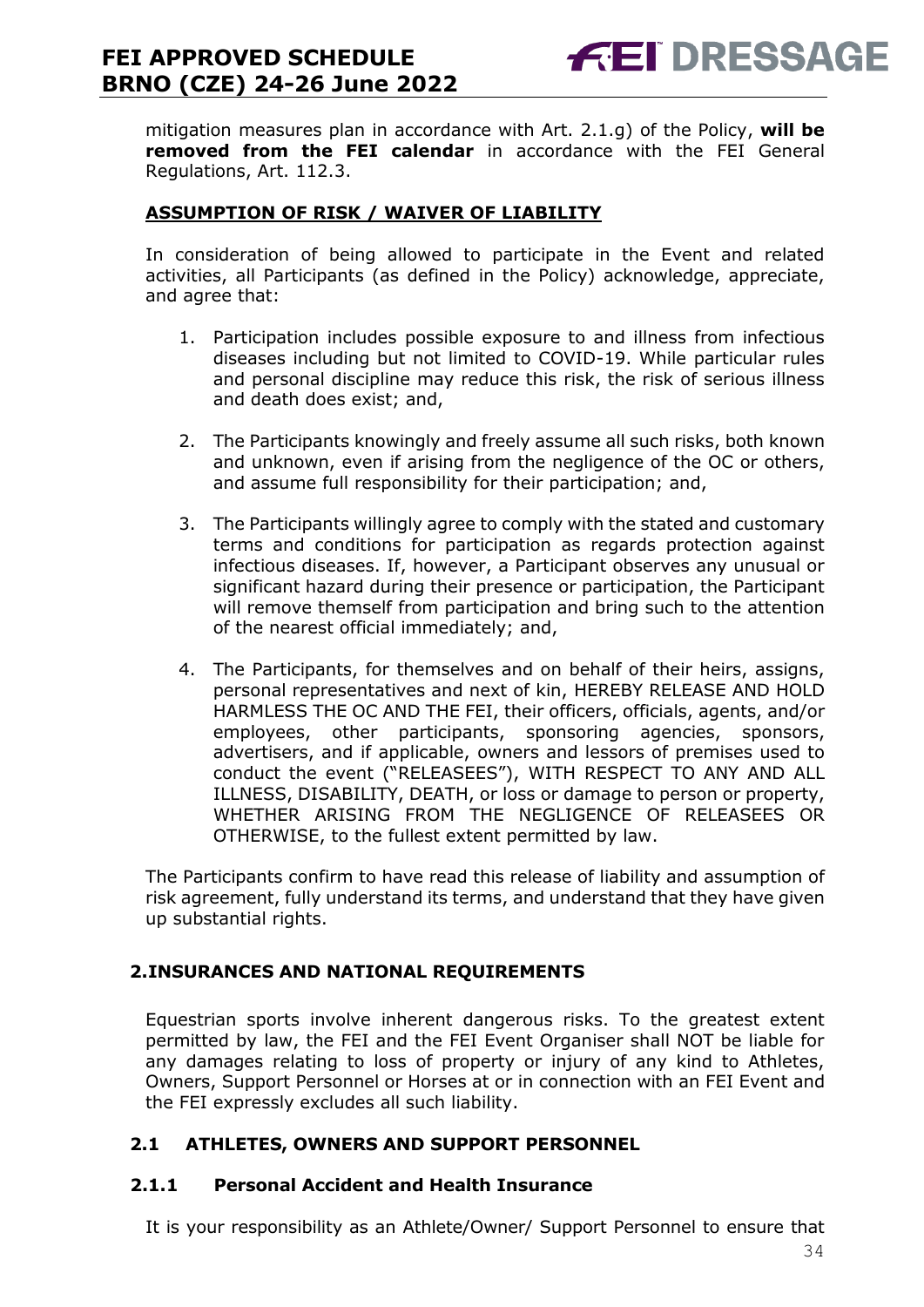you have adequate personal accident insurance in place to cover your participation at FEI Events and in particular to insure against any personal injury or medical expenses arising from an accident, injury or illness which may occur at a FEI Event.

You should check with your National Federation to confirm if your National Federation's insurance policy (if any) covers personal accidents and/or illnesses which may occur when you are attending at/participating in FEI Events.

If your National Federation does not have a personal accident/health insurance policy or if the National Federation's insurance policy does not cover personal accident or health claims, then you should obtain your own personal accident and health insurance policy to cover your attendance/participation at FEI Events.

#### **2.1.2 Personal Property Insurance**

You should also ensure that you are insured against property loss, theft or damage which may occur at an FEI Event.

Again, the advice is to check with your National Federation to confirm if they have an insurance policy in place which would cover you in case of such property loss, theft or damage. If not, then you should obtain your own personal property insurance to cover such situations.

#### **2.1.3 Press Equipment**

Press equipment and other items left in the Press workroom, Press lockers, the Press Tribune or anywhere on the showgrounds are left entirely at the owner's risk. The Organising Committee does not accept any responsibility for any loss or damage to such equipment or items. Members of the Press are advised not to leave any equipment or personal items unattended.

#### **2.2 ATHLETES AND OWNERS**

#### **2.2.1 Third Party Liability Insurance**

As an Athlete/Owner you are personally responsible for damages to third parties caused by you, your employees, Support Personnel, your agents or your Horses. You are, therefore, strongly advised to take out third-party liability insurance providing full coverage in relation to FEI Events at home and abroad, and to keep the policy up to date.

The FEI and the Organiser will NOT be responsible for any damage caused to third parties by you, your employees, Support Personnel, your agents or your Horses.

#### **2.2.2 Additional Liability Information**

N/A

#### **2.2.3 Horse Insurance**

As an Owner you should ensure that your Horses are adequately insured against any injuries or illnesses they may sustain while participating at a FEI Event.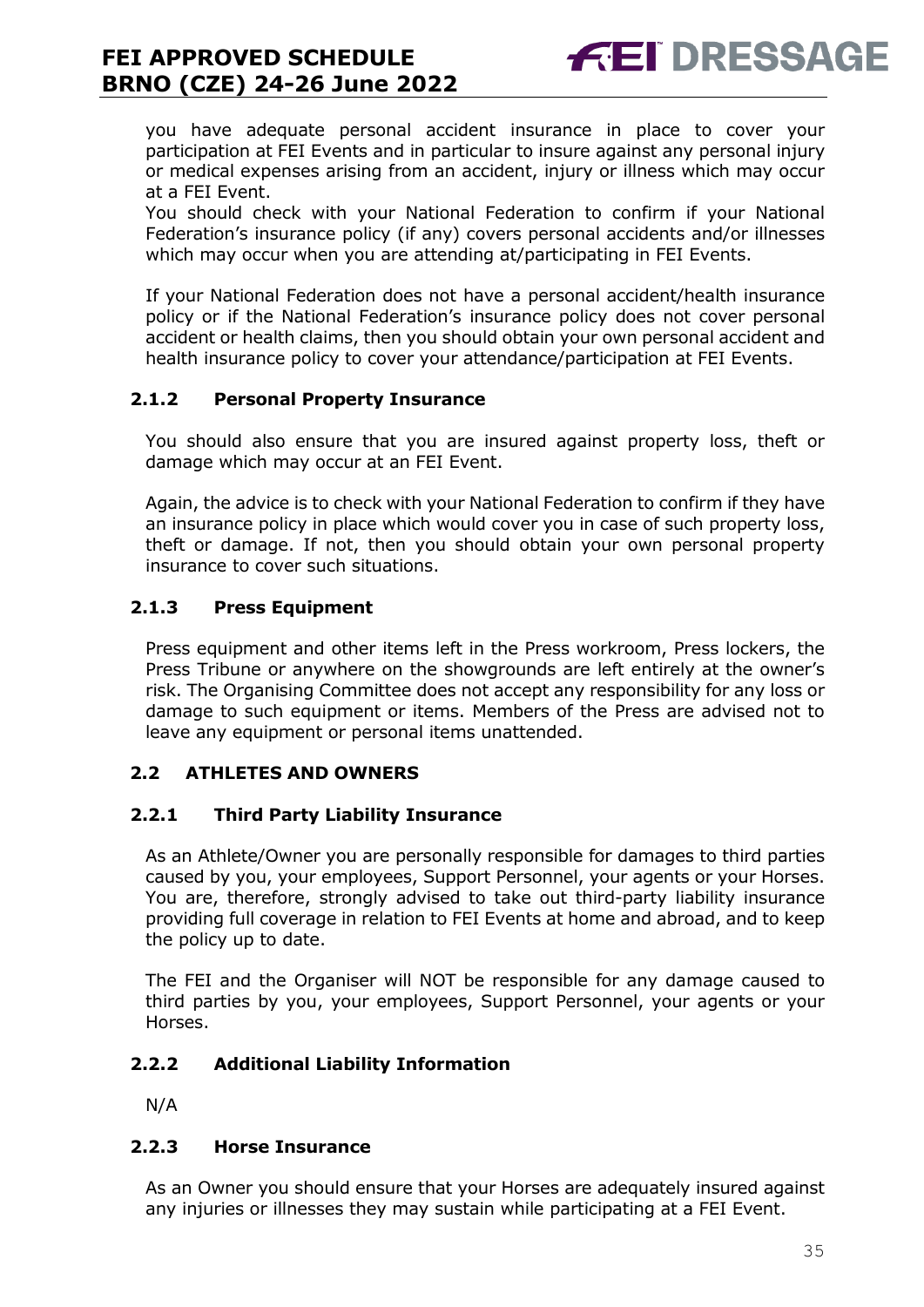As an Owner you should ensure that your Horses are adequately insured against any injuries or illnesses they may sustain while participating at a FEI Event.

#### <span id="page-35-0"></span>**3.PROTESTS/APPEALS**

To be valid, all Protests and Appeals must be made in writing and accompanied by a deposit of CHF 150.- or equivalent, as mentioned in the FEI General Regulations, Art. 161-162: [https://inside.fei.org/content/general](https://inside.fei.org/content/general-regs-statutes)[regs-statutes](https://inside.fei.org/content/general-regs-statutes)

#### <span id="page-35-1"></span>**4.DISPUTES**

In the event of any discussion concerning the interpretation of the schedule (in translated languages), the English version will be decisive.

#### <span id="page-35-2"></span>**5.MODIFICATION TO SCHEDULE**

In exceptional circumstances, together with the Approval of the Chefs d'Equipe, host NF delegate, if any, and the Ground Jury, the OC may change the schedule in order to clarify any matters arising from an omission or due to unforeseen circumstances. Any such changes must be notified to all Athletes and Officials as soon as possible and they must be reported to the FEI by the Foreign Judge.

#### <span id="page-35-3"></span>**6.ADDITIONAL INFORMATION FROM THE ORGANISER**

Art 109.13 GRs: All dogs must be leashed and affixed to a human or stationary object. Violation of this rule will incur a fine of CHF 100 per offence and, in case of a repeated offence at the Event, may lead to exclusion from the Venue.

No scooters, bicycles in the stable

#### **Age of Athletes and Horses according to the Event's Category:**

| <b>Event's Category</b>               | <b>Age of Athletes</b>                     | <b>Age of Horses</b>       |
|---------------------------------------|--------------------------------------------|----------------------------|
| <b>Grand Prix/Grand Prix Special/</b> | As of 16 <sup>th</sup> vear                | Min 8 y.o.                 |
| <b>Grand Prix Freestyle/</b>          |                                            |                            |
| Intermediate II/Intermediate          |                                            |                            |
| A/ Intermediate B                     |                                            |                            |
| <b>Prix St. Georges/Intermediate</b>  | As of 16 <sup>th</sup> year                | Min. 7 y.o.                |
| I/ Intermediate I Freestyle           |                                            |                            |
| CH-Y/CDIY/CDIOY                       | As of $16th$ year to end $21st$ year       | Min. 7 y.o.                |
| CH-J/CDIJ/CDIOJ                       | As of $14th$ year to end $18th$ year       | Min. 6 y.o.                |
| CH-P/CDIP/CDIOP                       | As of $12th$ year to end $16th$ year       | Min. 6 y.o.                |
| CH-Ch/CDICh/CDIOCh                    | As of $12^{th}$ year to end $14^{th}$ year | Min. 6 y.o.                |
| CH-U25/CDIU25/CDIOU25                 | As of $16th$ year to end $25th$ year       | Min. 8 y.o.                |
| <b>CDIAm</b>                          | As of 26 <sup>th</sup> year                | Min. 7 y.o.                |
|                                       |                                            | Medium tour Min. 8 y.o.    |
| <b>CDIYH</b>                          | As of $16th$ year                          | Min. 5 y.o. - Max. 7 y.o.  |
| CH-M-YH-D                             | As of $16th$ year                          | $5$ y.o. / 6 y.o. / 7 y.o. |
|                                       |                                            |                            |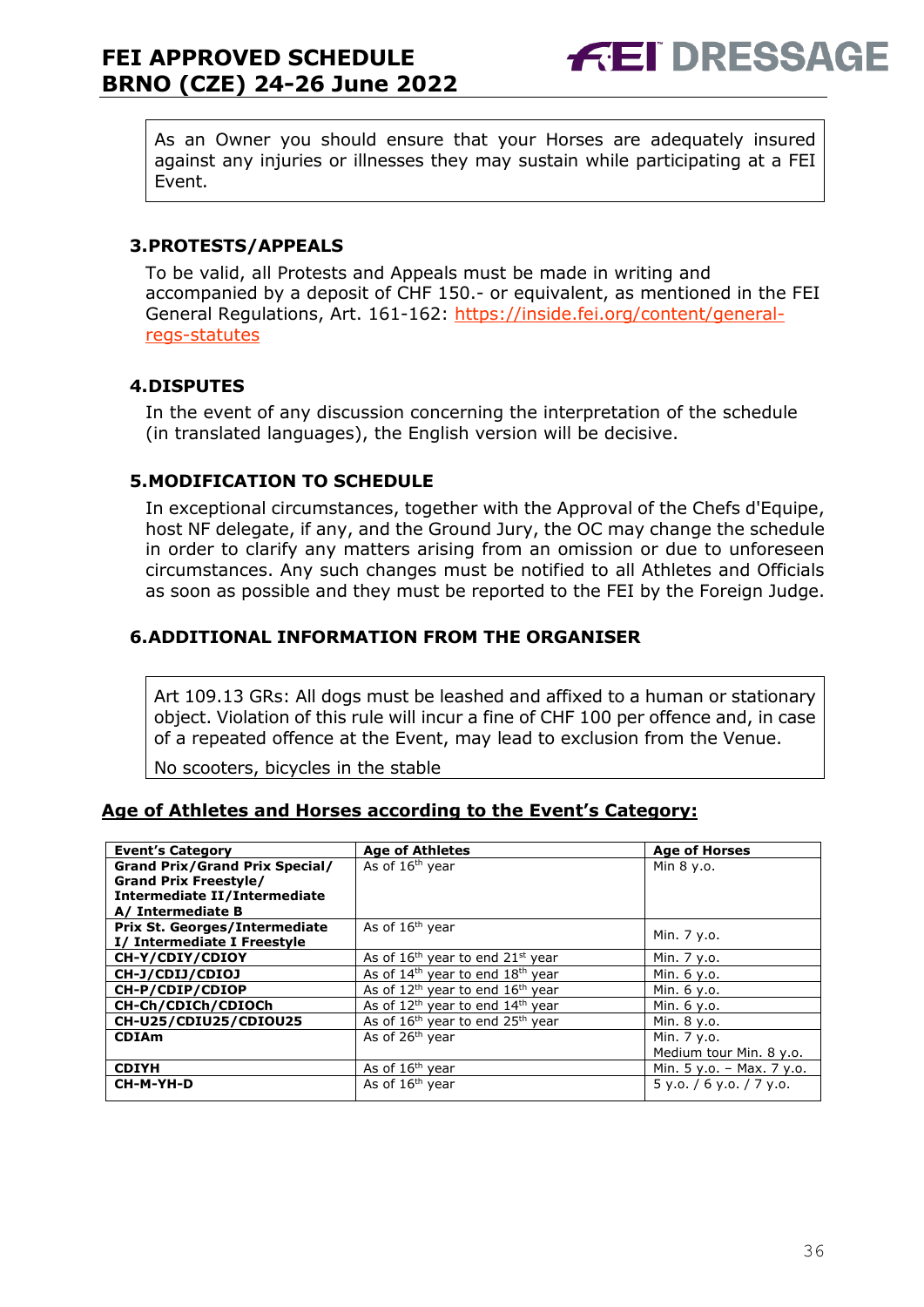#### **DEDUCTIONS FROM PRIZE MONEY AT COMPETITIONS:**

Full details of any deductions from prize money must be outlined in the schedule. This includes government taxes. If it is necessary for Organisers to deduct such taxes, they must provide participants with an official form indicating the amount of tax deducted.

The tax form must be provided to the athletes upon arrival and returned to the Organiser prior to departing.

#### **IMPORTANT**

#### **The total amount of prize money shown for each Competition in the schedule must be distributed. (FEI General Regulations, Art. 127-128)**

The value of the  $1<sup>st</sup>$  prize must not exceed  $1/3$  of the total prize money announced for the competition. Distribution of prize money: distributed to 25 % of participants. If there are between 5 and 19 athletes in the competition, min 5 prizes must be distributed.

If there are 4 or less athletes in the competition, the table below applies.

| Number of<br><b>Starters</b> |     | 2   | 3   | 4   | From 5 and<br>above                                        |
|------------------------------|-----|-----|-----|-----|------------------------------------------------------------|
| $1^{\rm st}$                 | 33% | 33% | 33% | 33% | All the                                                    |
| 2 <sub>nd</sub>              |     | 25% | 25% | 25% | prize                                                      |
| 3 <sup>rd</sup>              |     |     | 20% | 20% | money                                                      |
| 4 <sup>th</sup>              |     |     |     | 15% | scheduled                                                  |
| Total<br>distributed         | 33% | 58% | 78% | 93% | must be<br>distributed<br>among all<br>placed<br>athletes. |

The amount to be given to each athlete must be stated in the schedule.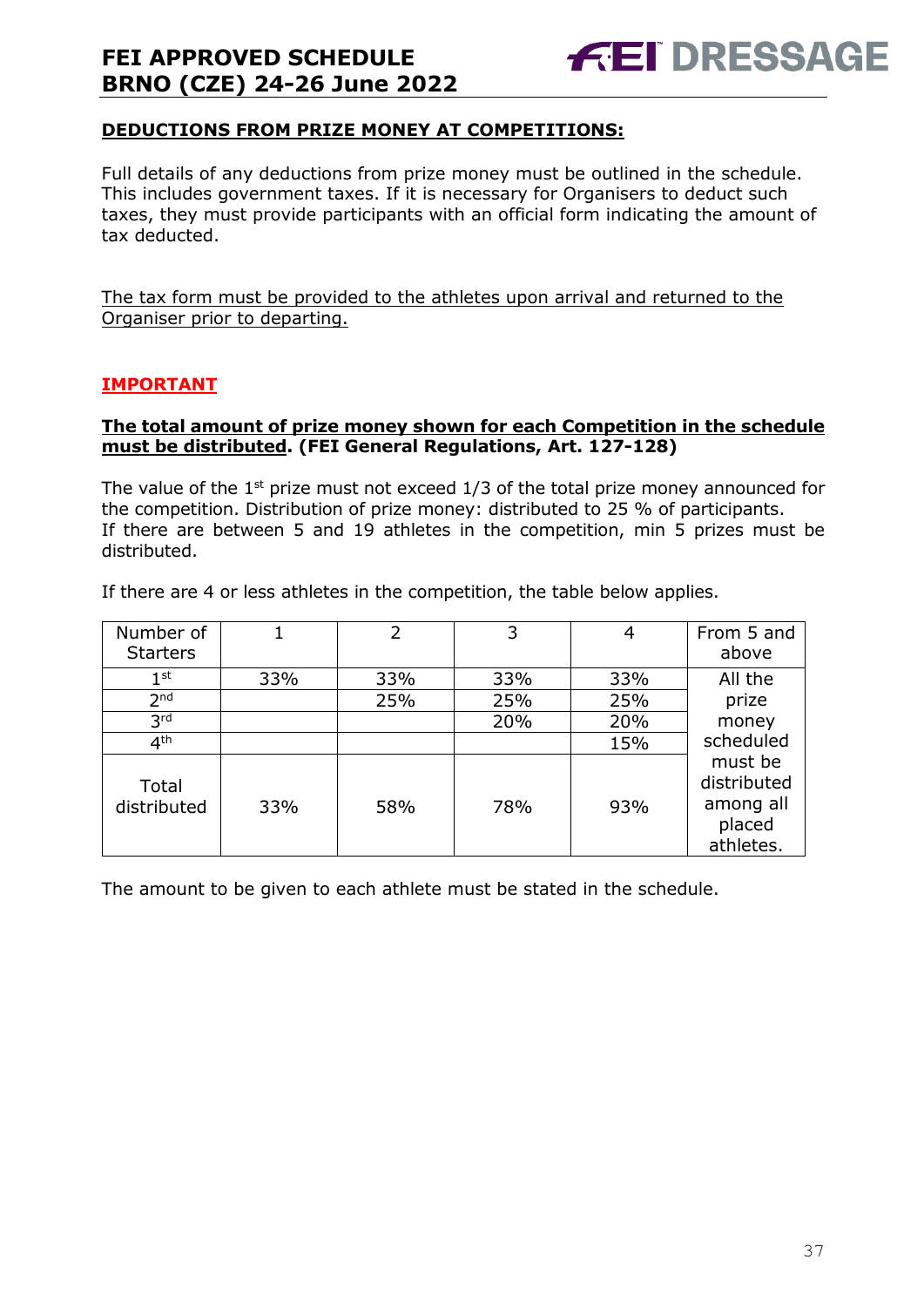## <span id="page-37-0"></span>**XV. ANNEXES**

#### <span id="page-37-1"></span>**1. FEI ENTRY SYSTEM**

Please fill the form below in order to provide you and the other members of your committee or your IT Providers access to the FEI Entry System.

| FEI ID <sup>1</sup> : | 10105070                       |                      |
|-----------------------|--------------------------------|----------------------|
| Name*:                | Sekaninova                     |                      |
| First Name*:          | Lenka                          |                      |
| E-Mail*:              | charvina@seznam.cz             |                      |
| Access Rights*:       | $\boxtimes$ Admin <sup>2</sup> | Consult <sup>3</sup> |
| FEI $ID^1$ :          | 10109685                       |                      |
| Name*:                | Ryczywolski                    |                      |
| First Name*:          | <b>Jacek</b>                   |                      |
| E-Mail*:              | ryczywolski@interia.pl         |                      |
| Access Rights*:       | $\boxtimes$ Admin <sup>2</sup> | Consult <sup>3</sup> |
|                       |                                |                      |
| FEI ID <sup>1</sup> : |                                |                      |
| Name*:                |                                |                      |
| First Name*:          |                                |                      |
| E-Mail*:              |                                |                      |

<sup>1)</sup> If already have an FEI user account.

<sup>2)</sup> Provide you the required access to manage entries and substitutions and download entries/lists.

3) You are just able to consult and download the entries/lists.

\*) Mandatory Fields